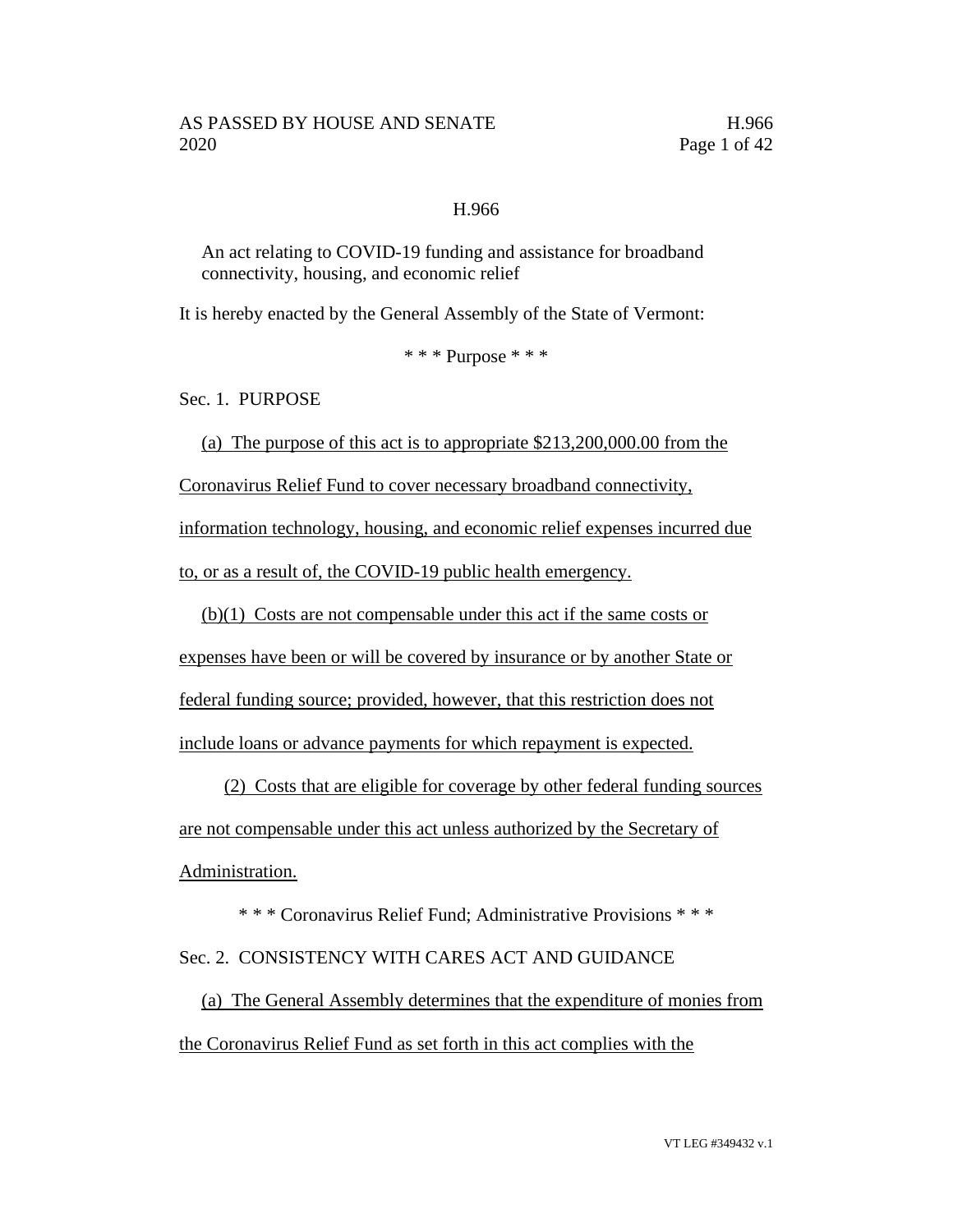requirements of Sec. 5001 of the CARES Act, Pub. L. No. 116-136 and related guidance because the costs to be covered:

(1) are necessary expenditures incurred due to the public health

emergency with respect to Coronavirus Disease 2019 (COVID-19);

(2) were not accounted for in Vermont's fiscal year 2020 budget; and

(3) were, or will be, incurred during the period beginning on March 1, 2020 and ending on December 30, 2020.

(b) Additional details regarding the consistency of each appropriation with the requirements of the CARES Act and related guidance are contained in a supplemental memorandum that accompanies this act.

Sec. 3. GRANT RECIPIENT REQUIREMENTS; REVERSION AND

### REALLOCATION SCHEDULE

All appropriations made from the State's Coronavirus Relief Fund (CRF) in this and other bills passed after March 1, 2020 as part of the 2020 legislative session are made with the knowledge that the statutory and regulatory context is constantly changing. Additional federal legislation may further change the potential for and appropriateness of CRF usage. As a result:

(1) Appropriations from the CRF are subject to changes in source of funds that may occur as the result of subsequent legislation or through administrative actions, where permissible by law.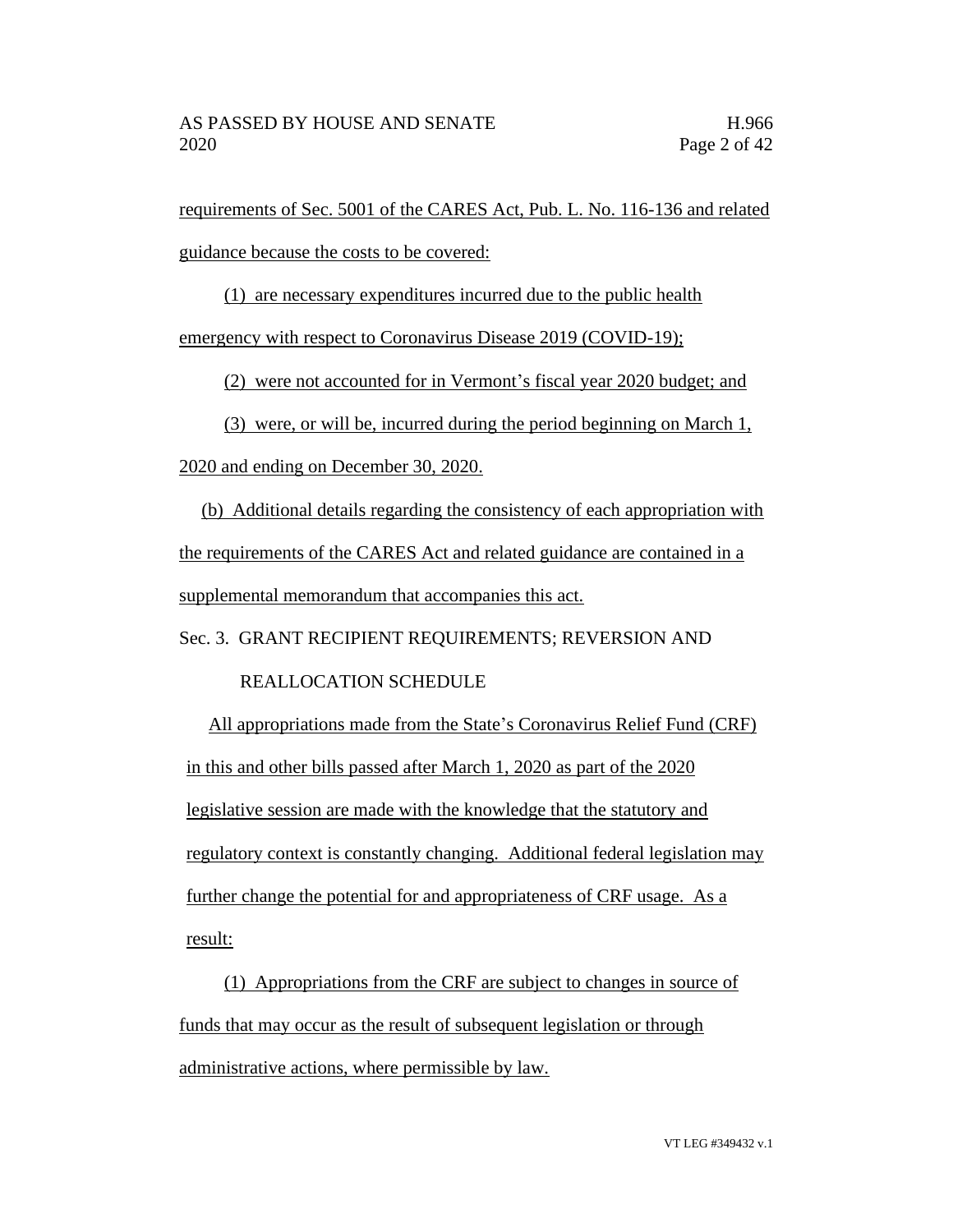(2) Specific CRF uses may need to change based on changes to federal laws or on revised or updated federal guidance.

(3) It is the responsibility of all entities receiving CRF monies to ensure compliance with all federal guidelines as to CRF spending and use.

(4) Unless otherwise authorized by the Commissioner of Finance and Management, any monies appropriated from the CRF shall revert to the CRF to the extent that they have not been expended by December 20, 2020 to enable reallocation.

Sec. 4. CORONAVIRUS RELIEF FUND GRANTS; CONDITIONS

(a) Any person receiving a grant comprising monies from the Coronavirus Relief Fund shall use the monies only for purposes that comply with the requirements of Sec. 5001 of the CARES Act, Pub. L. No. 116-136 and related guidance.

(b) Any person who expends monies from the Coronavirus Relief Fund for purposes not eligible under Sec. 5001 of the CARES Act, Pub. L. No. 116-136 and related guidance shall be liable for repayment of the funds to the State of Vermont; provided, however, that a person shall not be liable for such repayment if the person expended the monies in good faith reliance on authorization of the proposed expenditure by or specific guidance from the agency or department administering the grant program.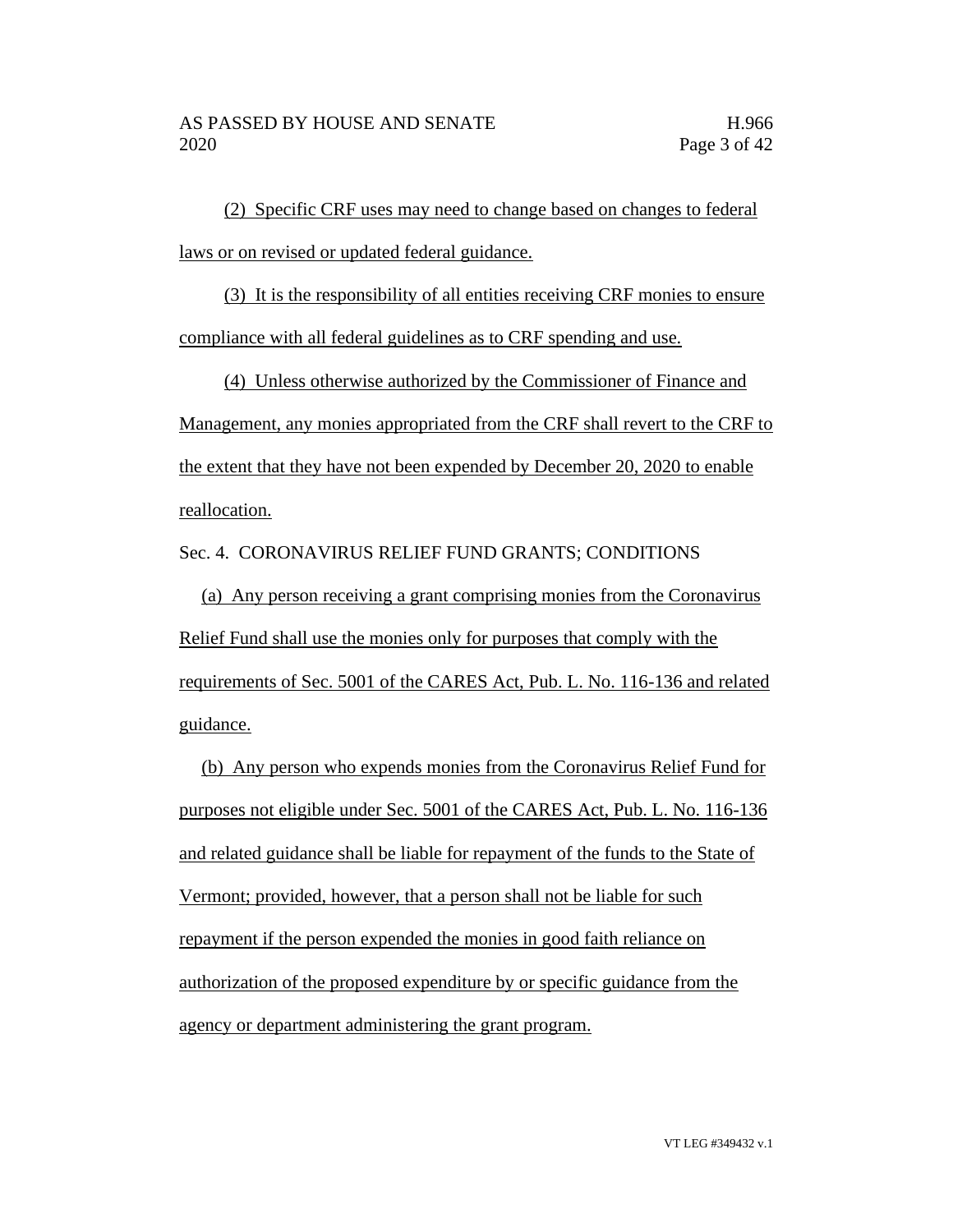(c) The Attorney General or a State agency or department administering a grant program established or authorized under this act may seek appropriate criminal or civil penalties as authorized by law for a violation of the terms or conditions of the applicable program, grant, or award.

Sec. 5. CORONAVIRUS RELIEF FUND; RECORD KEEPING;

#### COMPLIANCE; REPORTS

(a) In order to ensure compliance with the requirements of Sec. 5001 of the CARES Act, Pub. L. No. 116-136, and related guidance, and to assist the State in demonstrating such compliance:

(1) any agency or department, and any subrecipient of a grant, that is authorized to disburse grant funds appropriated by this act shall include standard audit provisions, as required by Agency of Administration Bulletins 3.5 and 5, in all contracts, loans, and grant agreements; and

(2) each grant recipient shall report on its use of the monies received pursuant to this act to the agency or department administering the grant as required by that agency or department and shall maintain records of its expenditures of the monies for three years, or for a longer period if so required by State or federal law, to enable verification as needed.

(b) On or before August 15, 2020 and October 1, 2020, each agency or department administering a grant program pursuant to this act shall provide information to the legislative committees of jurisdiction, including the House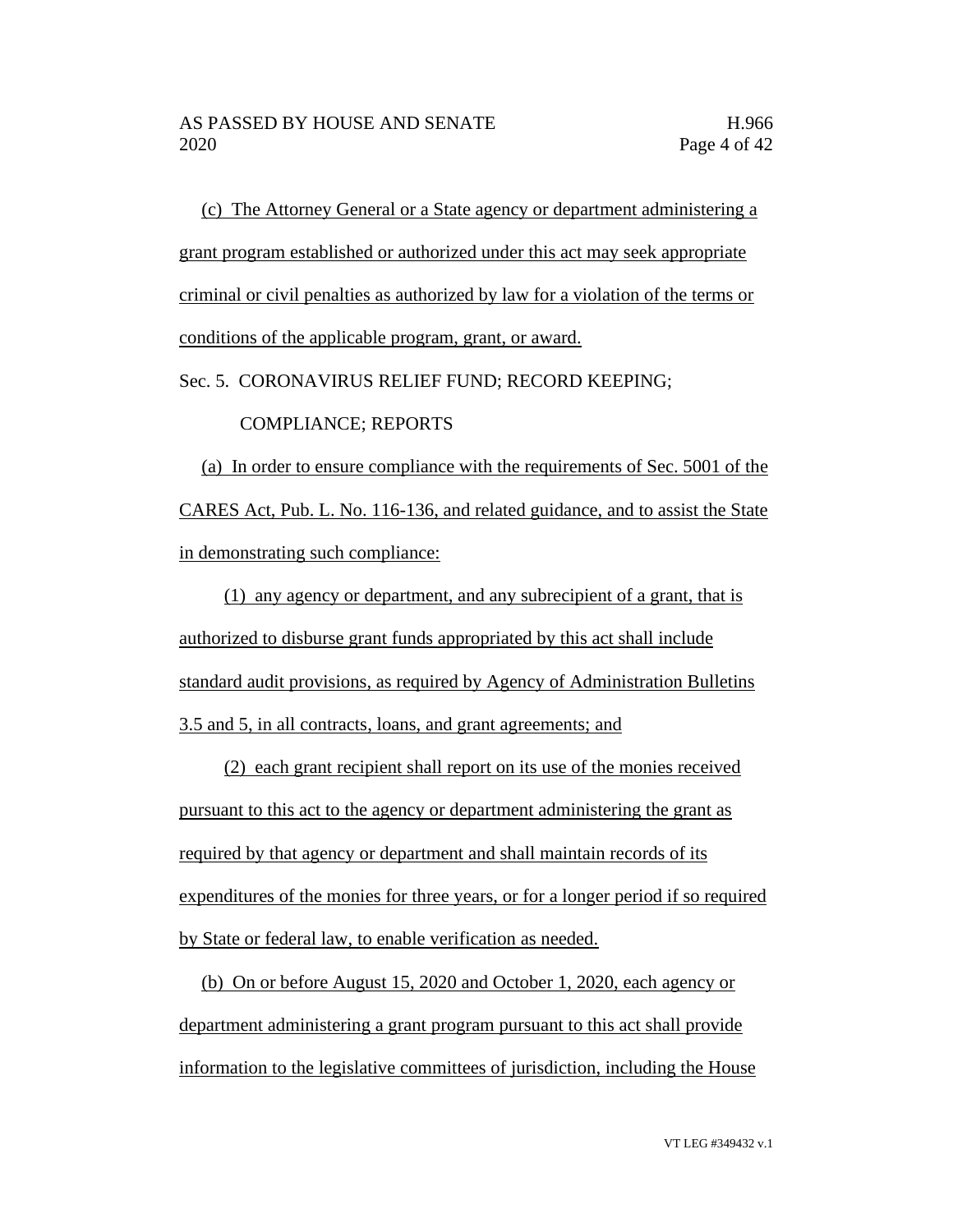and Senate Committees on Appropriations, regarding its distribution of grant funds to date, the amount of grant funds that remains available for distribution, and its plans for awarding the available funds by December 20, 2020.

\* \* \* Financial Assistance \* \* \*

Sec. 6. COVID-19; ECONOMIC SUPPORT FOR BUSINESSES AND INDIVIDUALS

(a) Appropriations; grants. The following amounts are appropriated from the Coronavirus Relief Fund to the named recipients to provide grants to businesses that have suffered economic harm due to the COVID-19 public health emergency and economic crisis.

(1) \$82,000,000.00 for additional emergency economic recovery grants pursuant to 2020 Acts and Resolves No. 115 (S.350), Secs. 2–3, as follows:

(A) \$56,000,000.00 to the Agency of Commerce and Community Development.

(B) \$26,000,000.00 to the Department of Taxes.

(2) \$2,500,000.00 to the Agency of Commerce and Community

Development to grant to the Working Lands Enterprise Fund for grants to businesses within the agricultural, food and forest, and wood products industries:

(A) for economic loss; or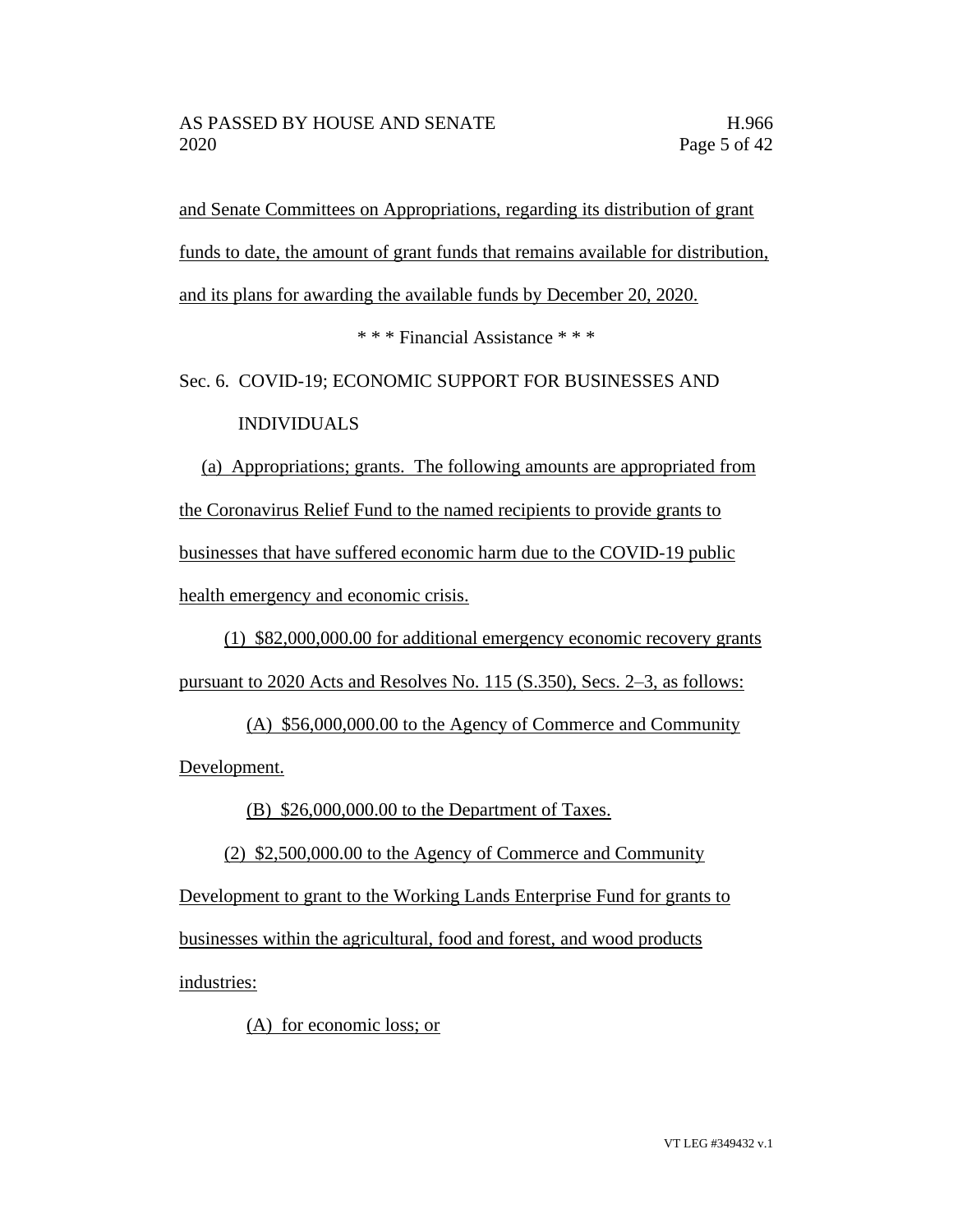(B) to assist a business in adapting its products to changes in available markets or supply chains that are caused by the COVID-19 public health emergency and economic crisis, provided that such assistance is clearly necessary to ensure the continued viability of the business due to COVID-19.

(3)(A) \$5,000,000.00 to the Agency of Commerce and Community Development to grant to the Vermont Community Loan Fund, working in collaboration with the Vermont Commission on Women and other appropriate partners, for grants to businesses that have from zero to five employees and are at least 51 percent woman-owned or at least 51-percent minority-owned;

(B) The Fund shall reserve an allocation of \$2,500,000 for awards to businesses in each of the two groups until September 1, 2020, after which the Fund may re-allocate the funds if applications from either group are less than half.

(4) \$1,500,000.00 to the Agency of Natural Resources for grants to outdoor recreation businesses for costs or expenses necessary to comply with or implement COVID-19 public health precautions, including:

(A) cleaning, disinfection, and personal protection services and equipment;

(B) symptom monitoring or diagnosis for customers or participants;

(C) signage or informational material concerning public health precautions;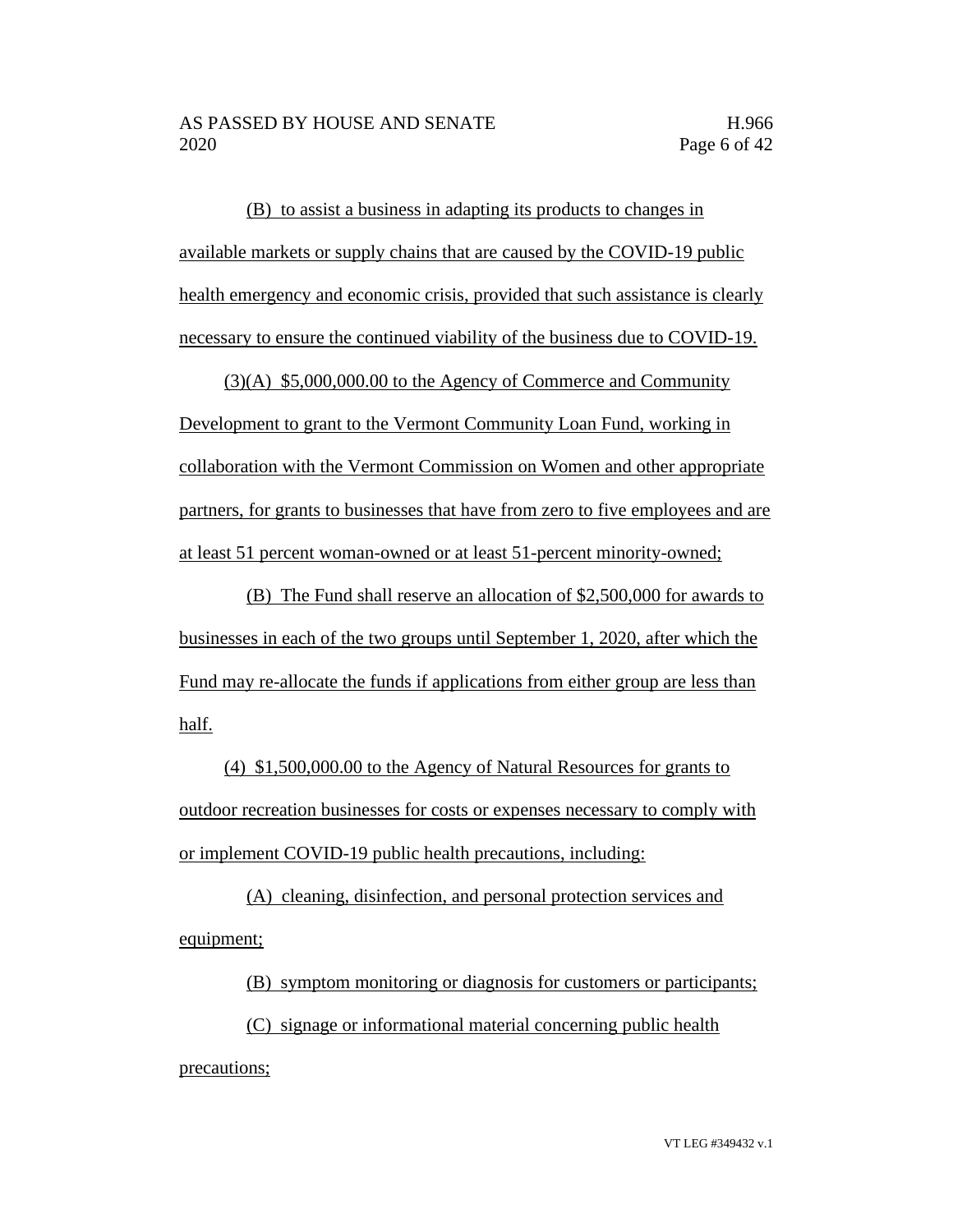(D) temporary staff housing necessary to maintain public health precautions; and

(E) maintenance or repair of trails where damage is caused by increased usage during the declared COVID-19 public health emergency.

(5) \$5,000,000.00 to the Agency of Commerce and Community Development to grant to the Vermont Arts Council for grants to nonprofit arts and cultural organizations. For purposes of calculating reduction in revenue under this subdivision, "revenue" does not include tax-deductible charitable contributions.

(b) Appropriations; other assistance. The following amounts are appropriated from the Coronavirus Relief Fund to the named recipients to provide assistance to businesses and individuals that have suffered economic harm due to the COVID-19 public health emergency and economic crisis.

(1)(A) \$2,500,000.00 to the Department of Tourism and Marketing to create a Restart Vermont marketing program to encourage visitation and consumer spending in Vermont to support businesses that have suffered economic harm due to the COVID-19 public health emergency.

(B) Eligible uses for the funds appropriated in subdivision (A) of this subdivision (1) include: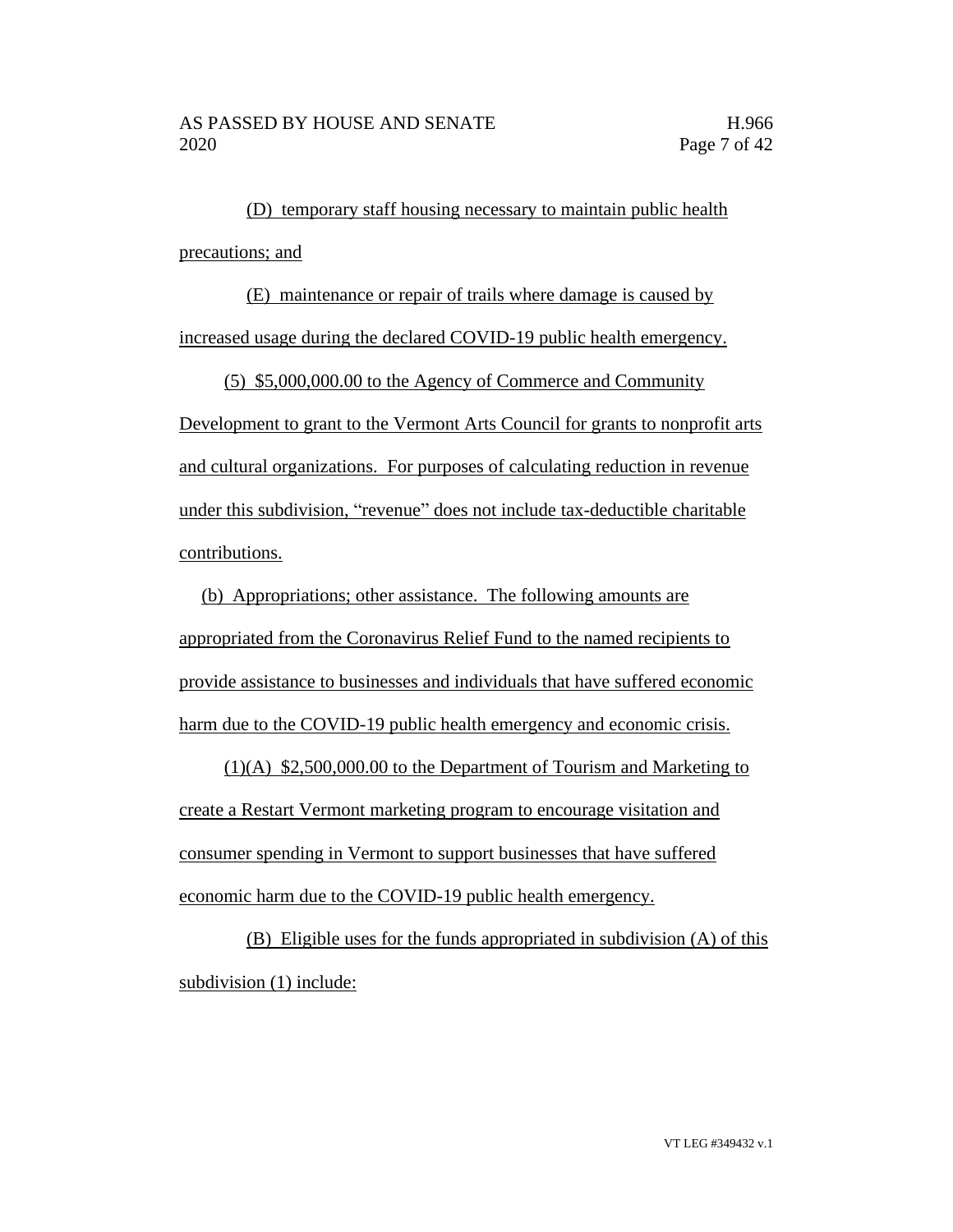(i) marketing activities to promote travel to and within Vermont to increase consumer spending at tourism, hospitality, retail, and related businesses; and

(ii) statewide or regional consumer stimulus programs or

consumer purchasing incentives that maximize the effect of local consumer spending, including at restaurants, lodging establishments, retail stores, and tourism attractions.

(C)(i) The Department shall investigate:

(I) the feasibility of establishing a consumer incentive program to provide to front-line workers who receive hazard pay through the Front-Line Employees Hazard Pay Grant Program with meaningful discounts or other incentives by and at participating Vermont restaurants and to promote restaurants participating in the program through distinctive signage and other means;

(II) the potential of:

(aa) issuing a simple identification card for use at

participating restaurants; or

(bb) working with a third-party vendor to offer employers the option to allow eligible employees to elect to receive hazard pay on a distinctive payroll card that will entitle the employees to a discount with participating restaurants.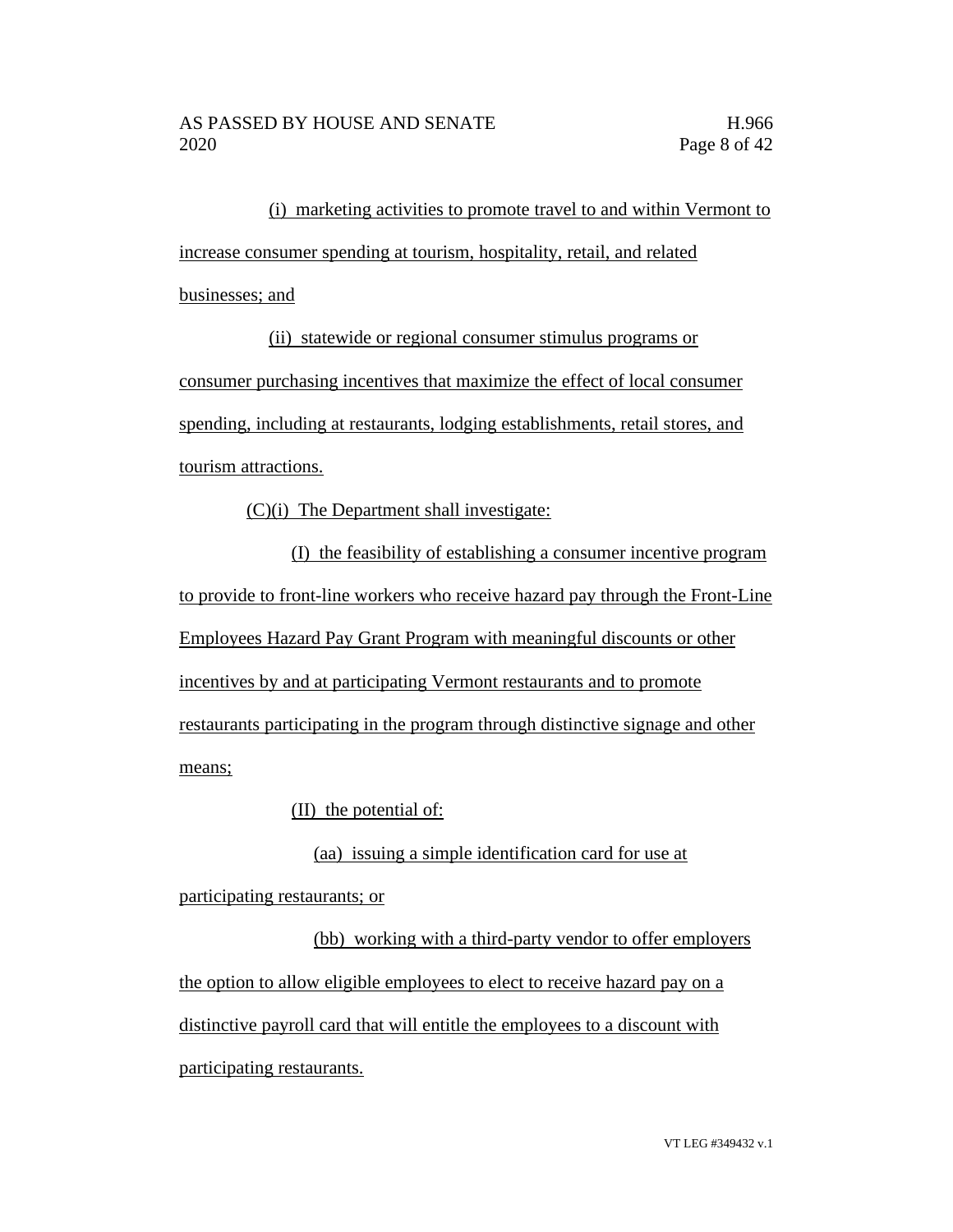(ii) If the Agency determines that such a program is feasible, it is

authorized, in its discretion, to implement the program in conjunction with the

Front-Line Employees Hazard Pay Grant Program, provided that:

(I) participation in the program by employers, eligible

employees, and restaurants shall be voluntary; and

(II) administrative costs associated with the program shall be

paid by any combination of the following:

(aa) participating restaurants;

(bb) participating employees; or

(cc) to the extent permitted pursuant to Sec. 5001 of the

CARES Act, as may be amended, and any guidance issued pursuant to that section, from the amount allocated in subdivision (A) of this subdivision  $(b)(1)$ .

(2) \$2,500,000.00 to the Agency of Commerce and Community Development to create a Restart Vermont business assistance program, through which the Agency shall make available to businesses professional and technical assistance through qualified Recovery Navigators, including:

(A) business operations, financial management, and grant writing;

(B) digital strategies;

(C) architecture and physical space design;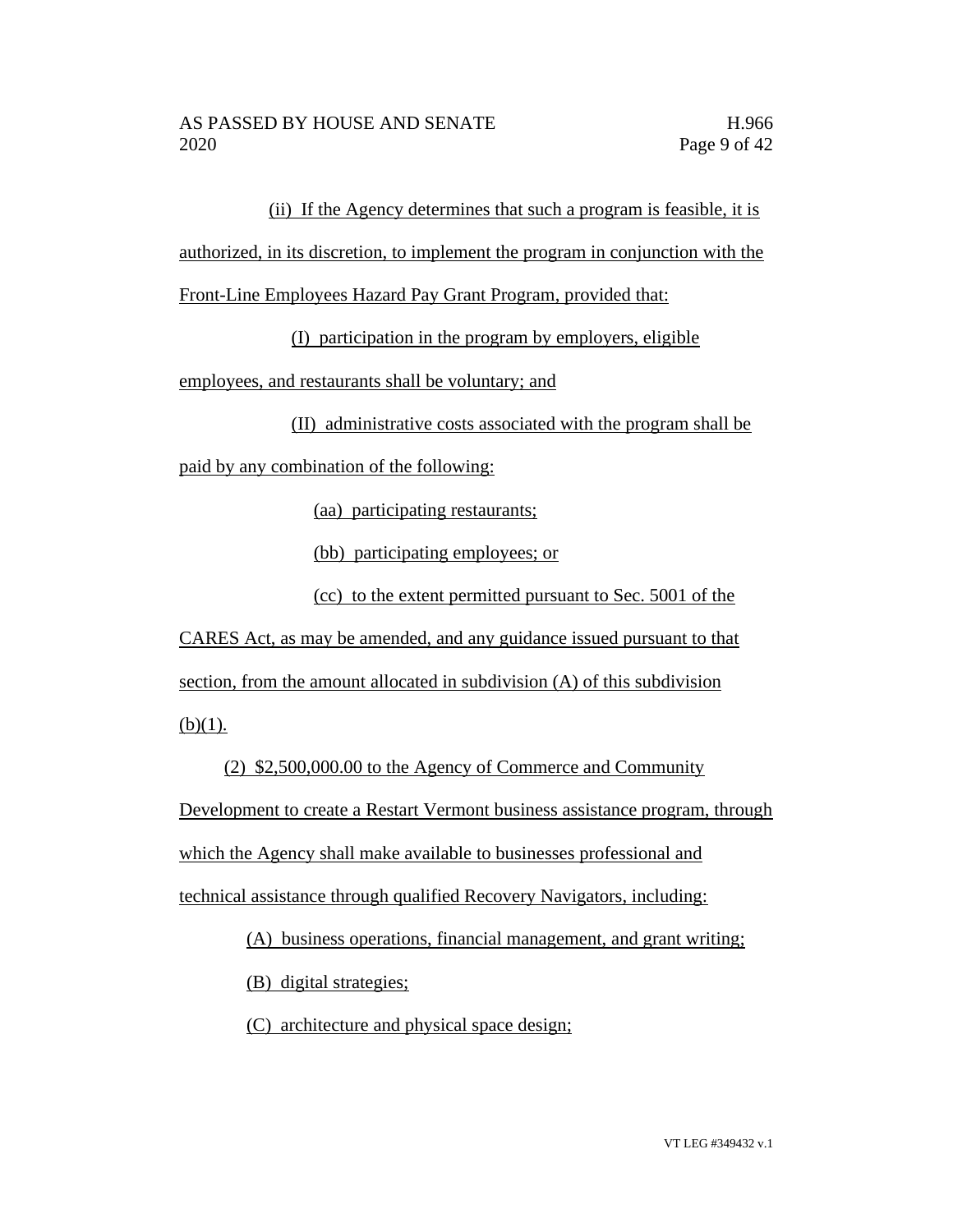(D) reconfiguring manufacturing equipment and processes and incorporating safety measures;

(E) technology and software consulting; and

(F) legal and other professional services.

(3) \$5,000,000.00 to the Agency of Commerce and Community

Development to grant to Southeastern Vermont Community Action to act as fiscal agent for a statewide program, Restaurants and Farmers Feeding the Hungry, the purpose of which is to provide assistance to Vermonters who are food insecure due to the COVID-19 public health emergency by engaging Vermont restaurants that have suffered economic harm due to the COVID-19 public health emergency to prepare meals using foodstuffs purchased from Vermont farms and food producers.

(A) SEVCA shall collaborate with State and nonprofit partners throughout Vermont, including the Agency of Commerce and Community Development; the Agency of Agriculture, Food and Markets; the Agency of Human Services; the Department of Public Safety; the Community Action Agencies; the Vermont Food Bank; Hunger Free Vermont; the Vermont Hunger Council; the Sustainable Jobs Fund/Farm to Plate; the Vermont Community Foundation; the Downtown Brattleboro Alliance; Shiftmeals; Mama Sezz; the Vermont Hospitality Coalition; and others.

(B) Under the Program, SEVCA and partners shall: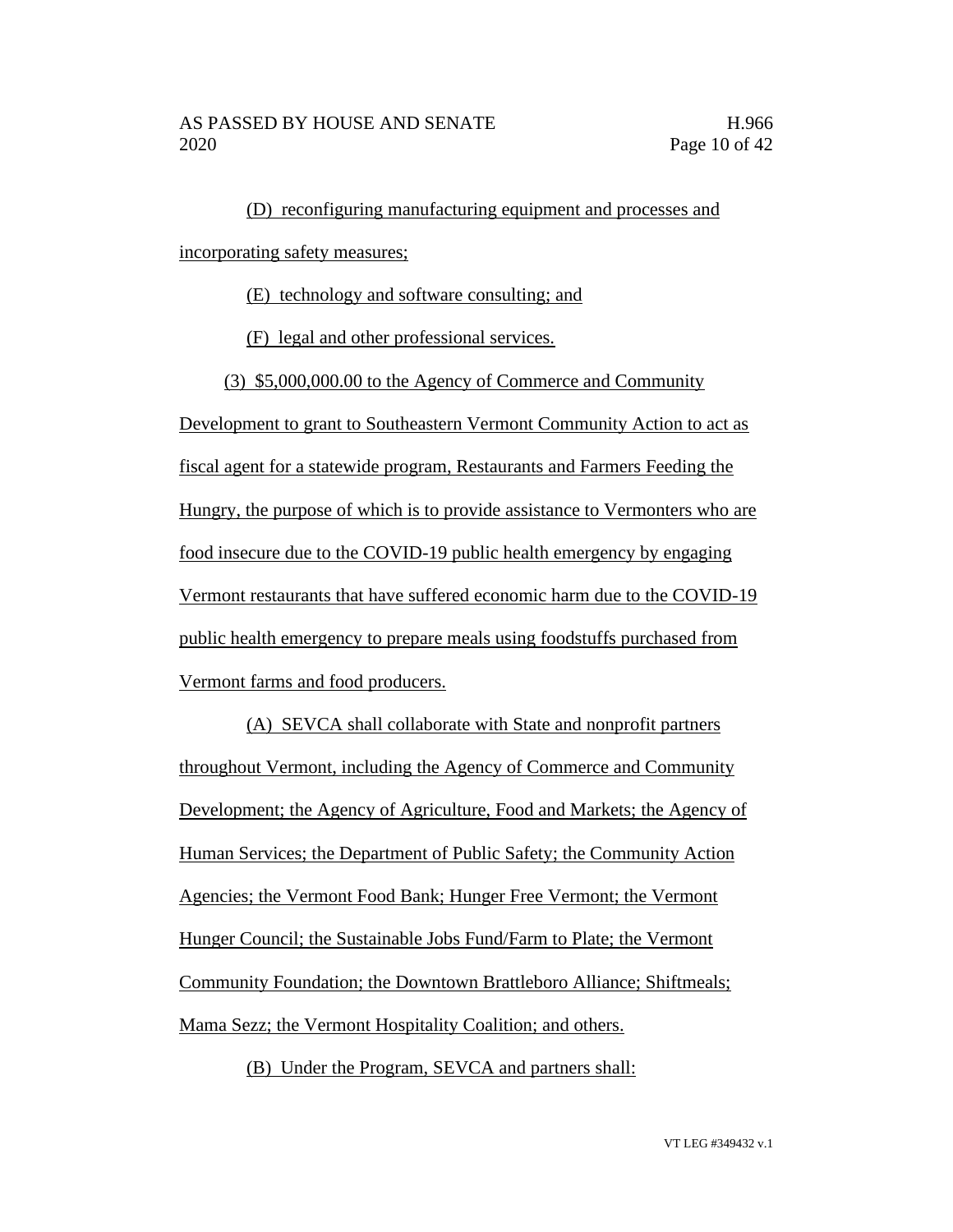(i) establish multiple community-scale hubs across Vermont to coordinate restaurant engagement and distribution of not fewer than 15,000 meals per week;

(ii) engage a broad range of restaurants of various sizes to produce meals;

(iii) on average, purchase not less than 10 percent of ingredients from local farms and producers; and

(iv) augment the existing food distribution network to meet the increased food insecurity of residents.

(c) Eligibility. To be eligible for a grant under subsection (a) or (b) of this section, a business must meet the eligibility criteria and comply with the guidelines adopted pursuant to 2020 Acts and Resolves No. 115 (S.350) unless otherwise provided in this section, except that a business must demonstrate that it suffered a 50 percent or greater reduction in revenue due to the COVID-19 public health emergency and economic crisis in a monthly or quarterly period from March 1, 2020 to September 1, 2020 as compared to the same period in 2019.

(d) Administration of funds. A recipient or subrecipient authorized to administer funds appropriated in this section to provide grants or assistance to eligible businesses: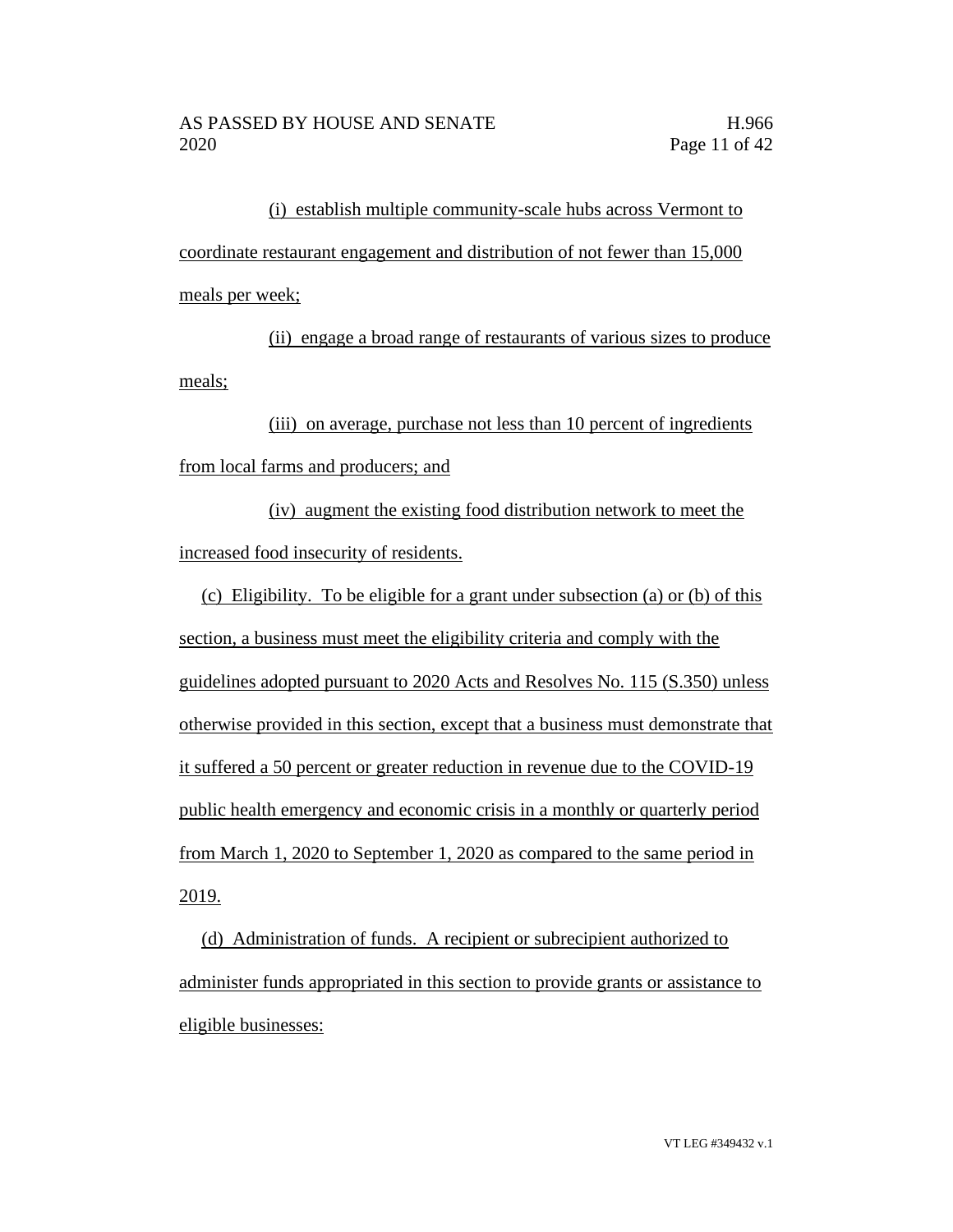(1) shall coordinate directly with, and is subject to the guidelines and procedures adopted by, the Agency of Commerce and Community Development to ensure consistency and to avoid duplication of efforts and awards among Coronavirus Relief Fund-related programs;

(2) may use funds for administrative expenses, provided that the expenses represent an increase over previously budgeted amounts and are limited to what is necessary; and

(3) shall transfer any grant funds appropriated under subsection (a) of this section that remain unencumbered as of November 15, 2020 to the Agency of Commerce and Community Development, which the Agency shall use to make additional emergency economic recovery grants pursuant to this section.

(e) Prohibition on multiple sources of funding.

(1) A business may not receive a grant of Coronavirus Relief Fund monies from more than one source, except that a business in the dairy sector may apply for a grant under subdivision (a)(2)(B) of this section, provided that the award is not for the same purpose covered under other assistance from the Fund.

(2) The Agency of Commerce and Community Development, the Department of Taxes, and entities that administer funds appropriated pursuant to this section shall provide businesses with guidance and support to help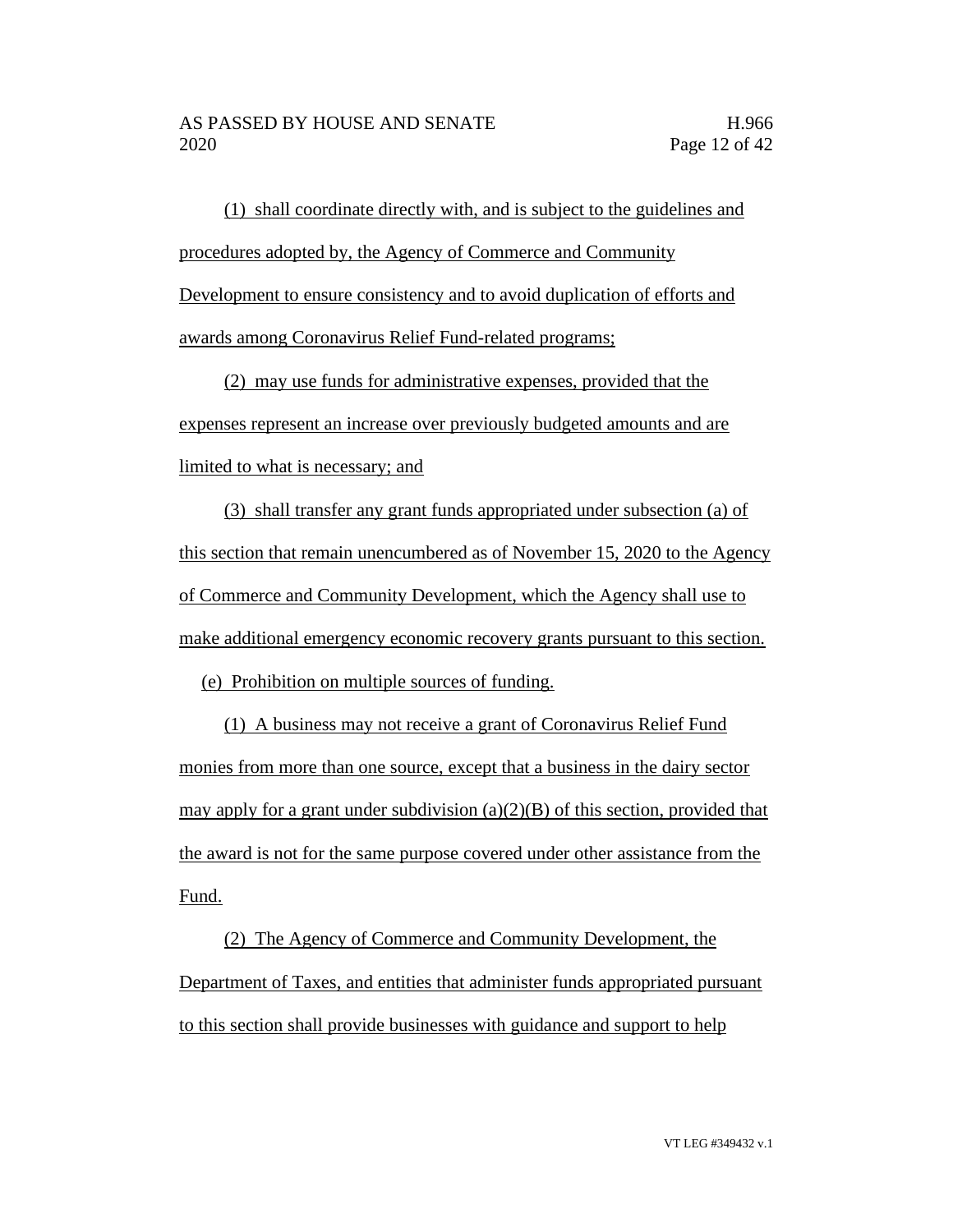identify the appropriate programs for which the business may be eligible for a grant and other assistance.

(f) Public records; confidentiality.

(1) The name of a business that receives an award under this section and the amount of the award are public records subject to inspection and copying under the Public Records Act.

(2) Any application documents of a business containing federal identification numbers and sales amounts are subject to the confidentiality provisions of 32 V.S.A. § 3102 and are return information under that section.

(3) Data submitted by a business under this section to demonstrate costs or expenses shall be a trade secret exempt from public inspection and copying under 1 V.S.A.  $\S 317(c)(9)$ , provided that submitted information may be used and disclosed in summary or aggregated form that does not directly or indirectly identify a business.

(g) Emergency economic recovery grant funds; transfer. If any funds appropriated to Agency of Commerce and Community Development and the Department of Taxes in 2020 Acts and Resolves No. 115 (S.350) remain both unencumbered and unspent as of August 1, 2020, the Agency and Department shall combine and administer those funds with the amounts made available to them in this section, subject to the standards and criteria established in this section.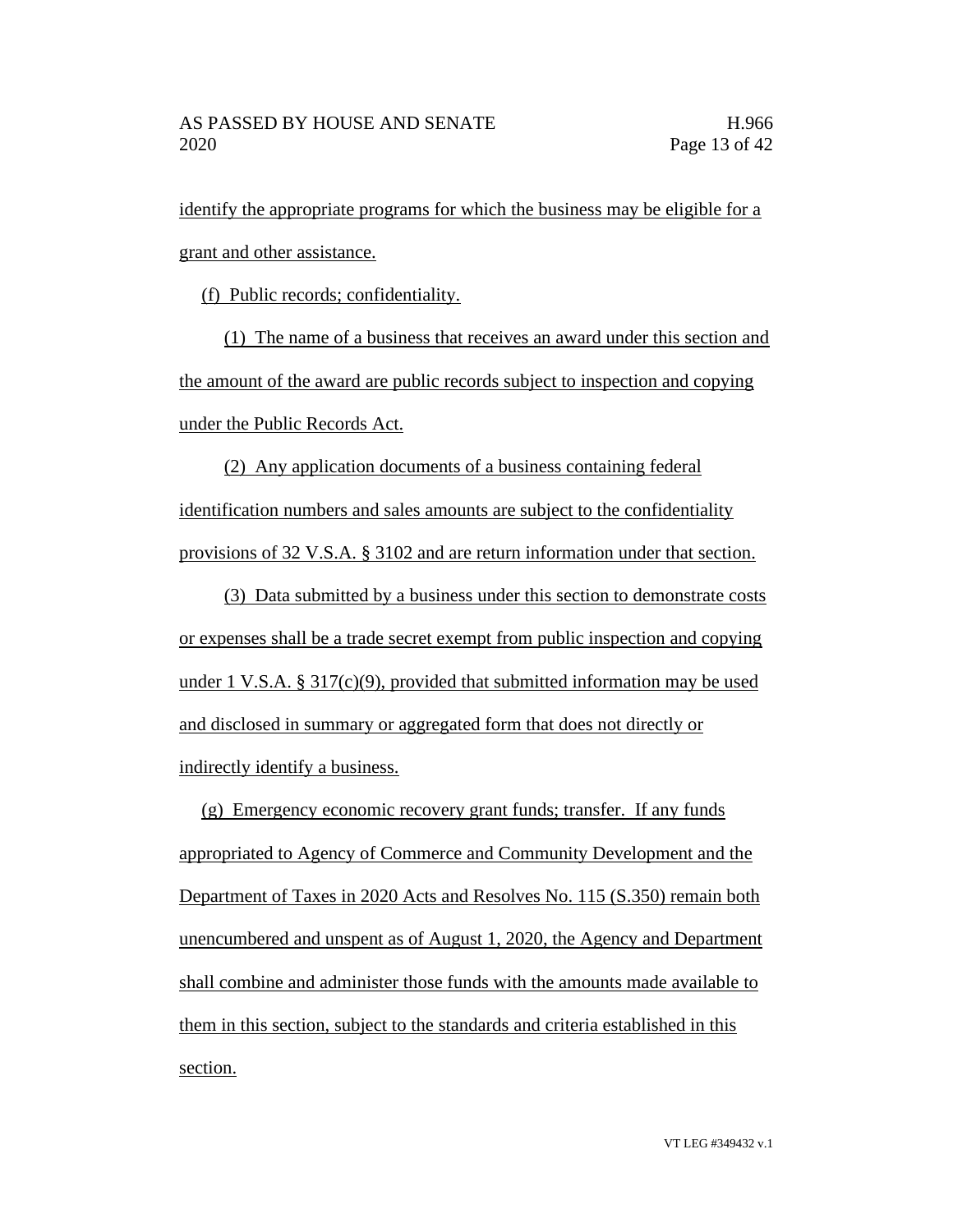\* \* \* Local Government Expense Reimbursement \* \* \* Sec. 7. COVID-19 EXPENSE REIMBURSEMENT; LOCAL

#### GOVERNMENT

(a) The amount of \$13,000,000.00 is appropriated from the Coronavirus Relief Fund to the Agency of Administration for the purpose of issuing grants to units of local government to reimburse eligible COVID-19 expenses incurred on or before December 30, 2020, including hazard pay, supplies and equipment, sanitation, facility alterations, overtime compensation, redirection of staff for first-response needs, and any other eligible COVID-19 expenses not covered by other funding sources, including funding provided by the Federal Emergency Management Agency.

(b) The Secretary of Administration or designee shall develop grant guidelines for determining eligibility of COVID-19 expenses and requirements for reimbursement for units of local government. In determining the allocation of reimbursements under this section, the Secretary may prioritize need, including the local unemployment rate and the percent of eligible COVID-19 expenses relative to the total budget.

(c) From the amount appropriated to the Agency of Administration under this section, the Secretary or designee shall allocate:

(1) \$12,650,000.00 in grants that shall not exceed \$750,000.00 per recipient for reimbursement of eligible COVID-19 expenses to the following: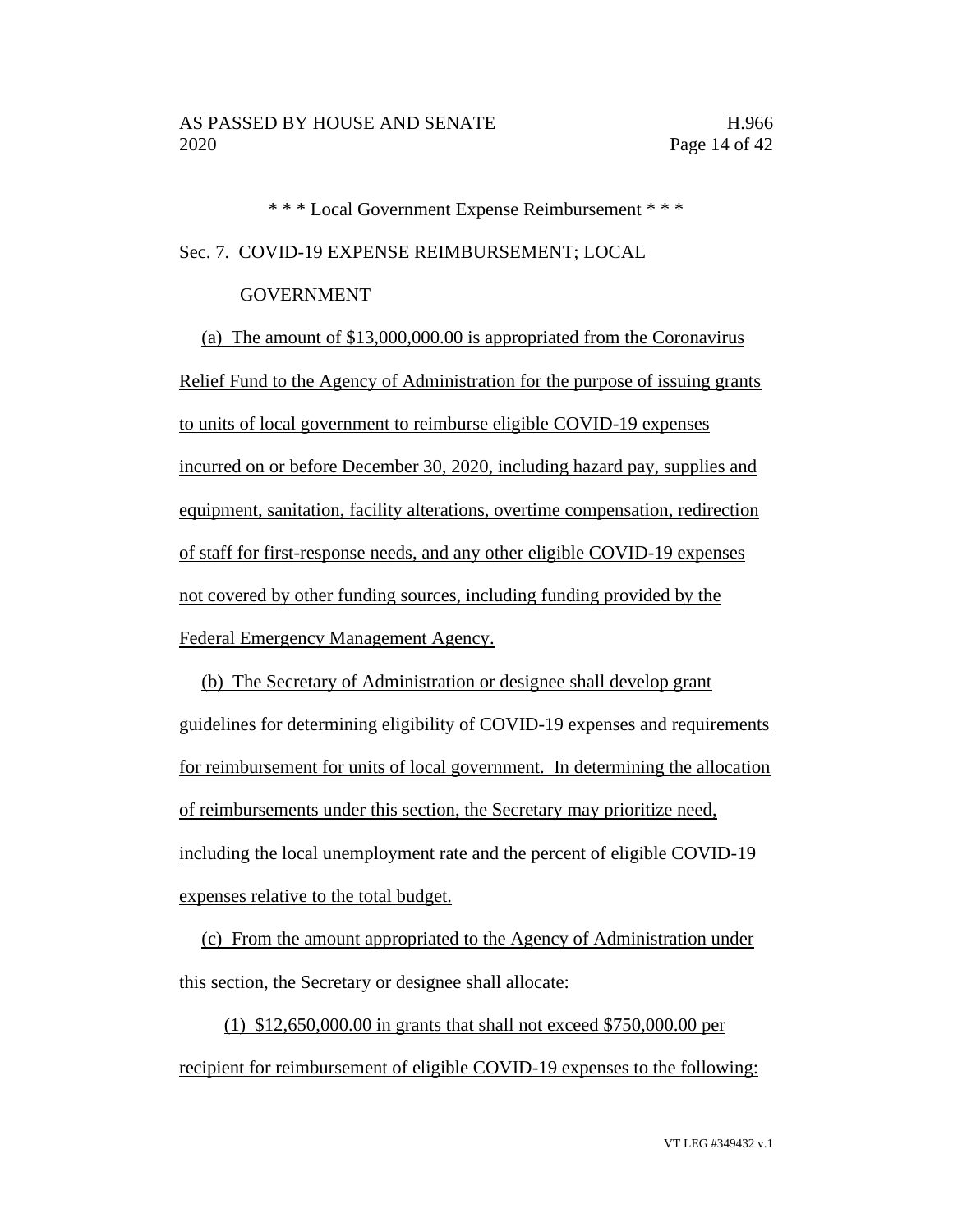(A) Vermont counties in amounts that shall not exceed \$1.00 per person as determined from the 2019 town census data published by the U.S. Census Bureau; and

(B) Vermont cities, towns, unorganized towns or gores, and any of the unified towns and gores of Essex County, including those incurred by incorporated villages, fire districts, consolidated water districts created under 24 V.S.A. chapter 91, and consolidated sewer districts created under 24 V.S.A. chapter 105 therein. Grants allocated under this subdivision  $(c)(1)(B)$  shall not exceed \$25.00 per person as determined from the 2019 town census data published by the U.S. Census Bureau, provided that any recipient under this subdivision with expenses that exceed \$25.00 per person and \$25,000.00 in total shall receive a minimum payment of \$25,000.00.

(2) \$200,000.00 to solid waste management districts organized under 24 V.S.A. chapter 121 in grants for reimbursement of eligible COVID-19 expenses. The Secretary or designee may determine any limitations to the amount of the grants allocated under this subdivision.

(3) An amount not to exceed \$150,000.00 may be used to contract with one or more regional planning commissions for technical assistance to be provided to units of local government in identifying and documenting eligible COVID-19 expenses. Notwithstanding any other contrary provision of law, the contract may be a sole source contract.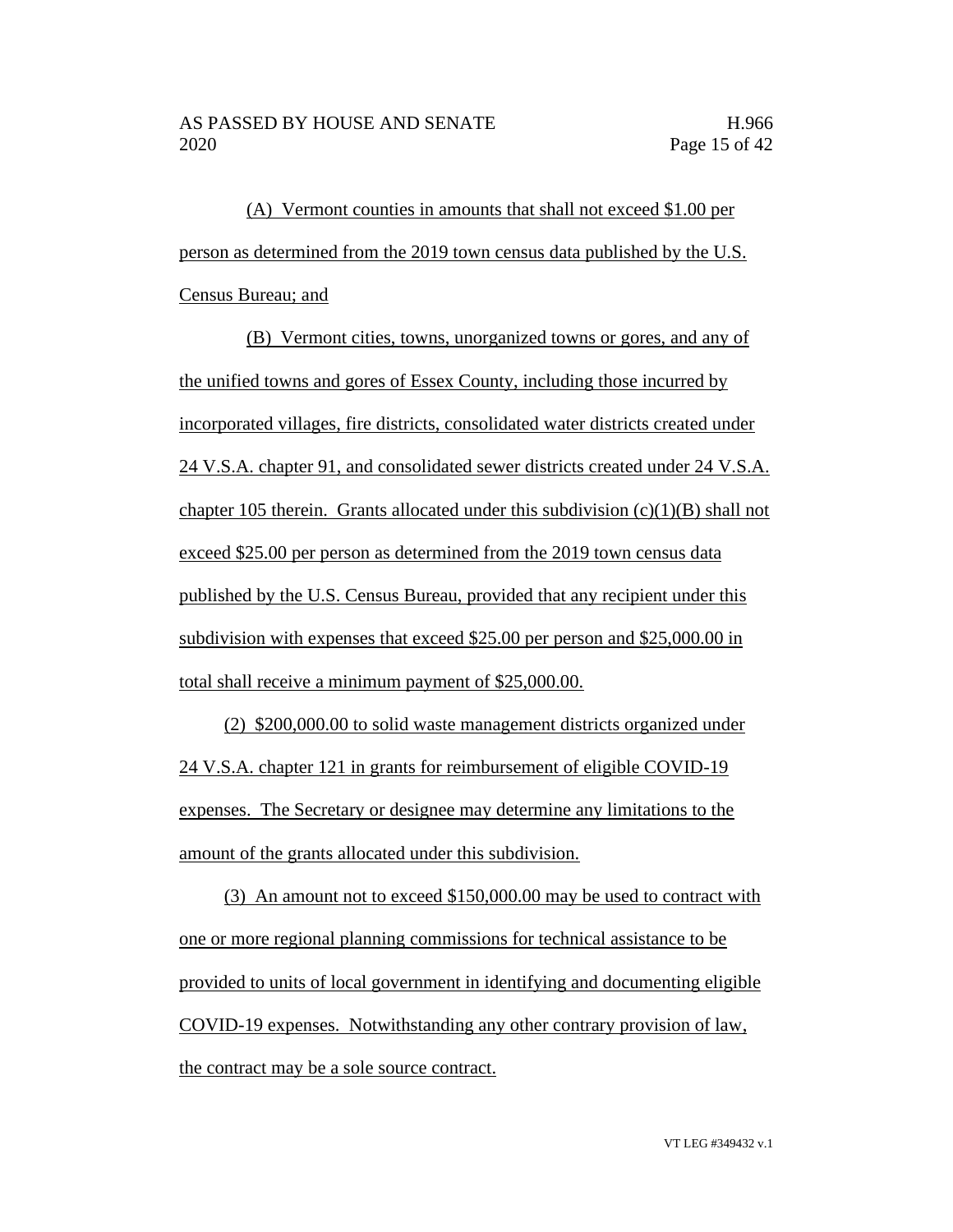(4) In the event that applications for reimbursements exceed the amounts allocated, grants may be prorated. If funds are available after November 15, 2020, the Secretary may award grants to towns on a prorated basis above the level capped under subdivision (1) of this subsection.

(d) On or before September 15, 2020, the Secretary of Administration shall report to the Joint Fiscal Committee on program development and eligible COVID-19 expenses reimbursed pursuant to this section. The Secretary shall provide recommendations for any legislative action, including reallocation of funds for reimbursement of eligible local government COVID-19 expenses. Sec. 8. DIGITIZATION GRANT PROGRAM; DEFINITIONS

(1) "CARES Act" means the Coronavirus Aid, Relief, and Economic Security Act, Pub. L. No.116–136, as amended, and any guidance and regulations issued under that act.

(2) "Municipality" means a city, town, or incorporated village.

(3) "Eligible use" means a use of grant funds permitted under the

CARES Act to assist a municipality in digitizing land records for online public access during municipal office closures due to the COVID-19 public health emergency.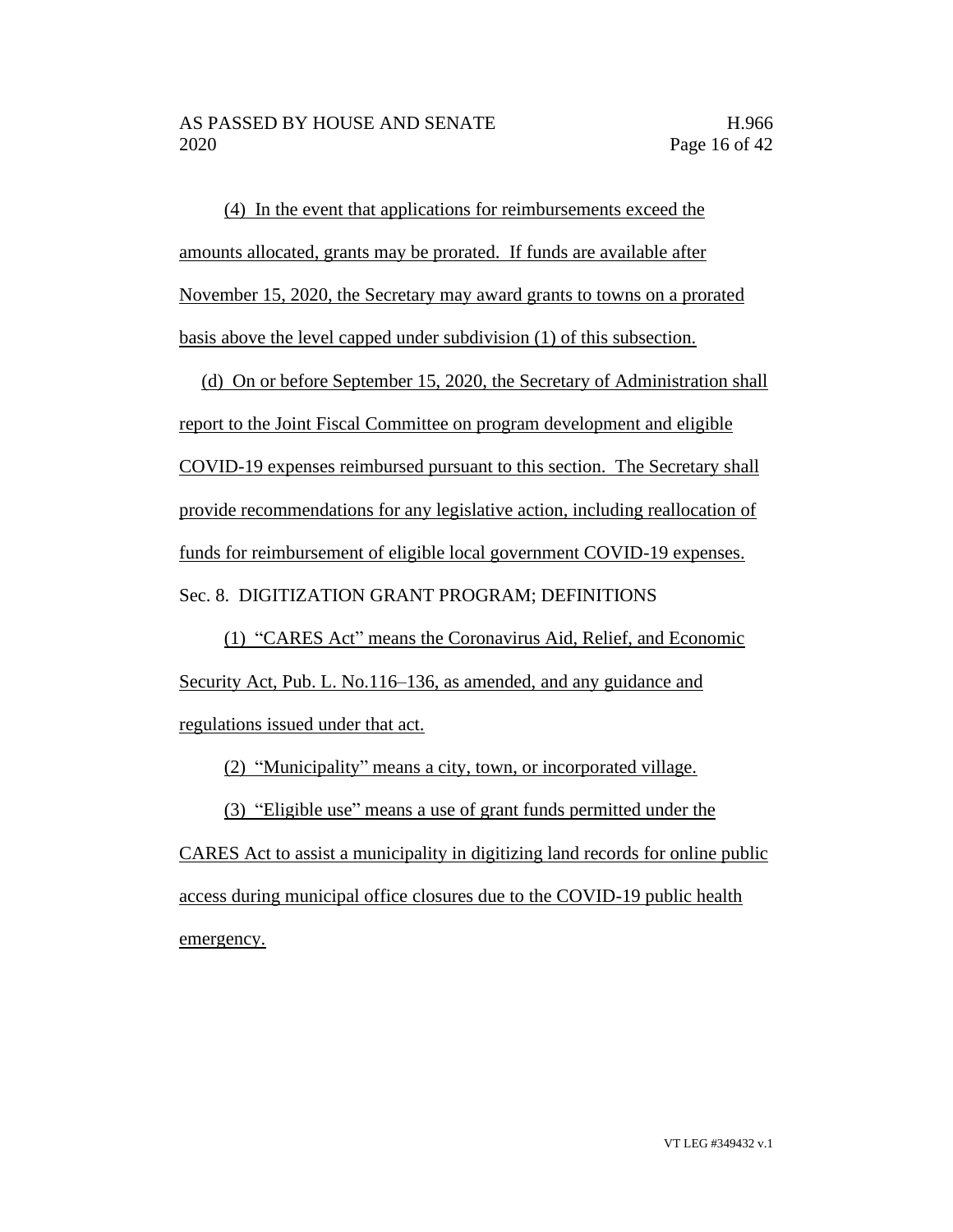Sec. 9. CORONAVIRUS MUNICIPAL RECORDS DIGITIZATION

### GRANTS; AGENCY OF ADMINISTRATION

(a) Authorization; appropriation. Of the funds available in the Coronavirus

Relief Fund, the amount of \$2,000,000.00 is appropriated to the Agency of

Administration to provide grants to eligible municipalities pursuant to this section.

(b) Requirements for grant applicants. A municipality may apply for a grant for an eligible use, provided that:

(1) The municipality was compelled to close its municipal offices or limit access to land records due to the COVID-19 public health emergency response.

(2) The municipality has established and maintained a Restoration and Preservation Reserve Fund pursuant to 32 V.S.A. § 1671.

(c) Grant amount; terms.

(1) The Agency shall establish a formula for determining the amount of grant awards, which shall include a maximum grant amount.

(2) The Agency shall consider whether and by how much grant awards should be adjusted based on:

(A) whether a municipality has received financial assistance from other sources;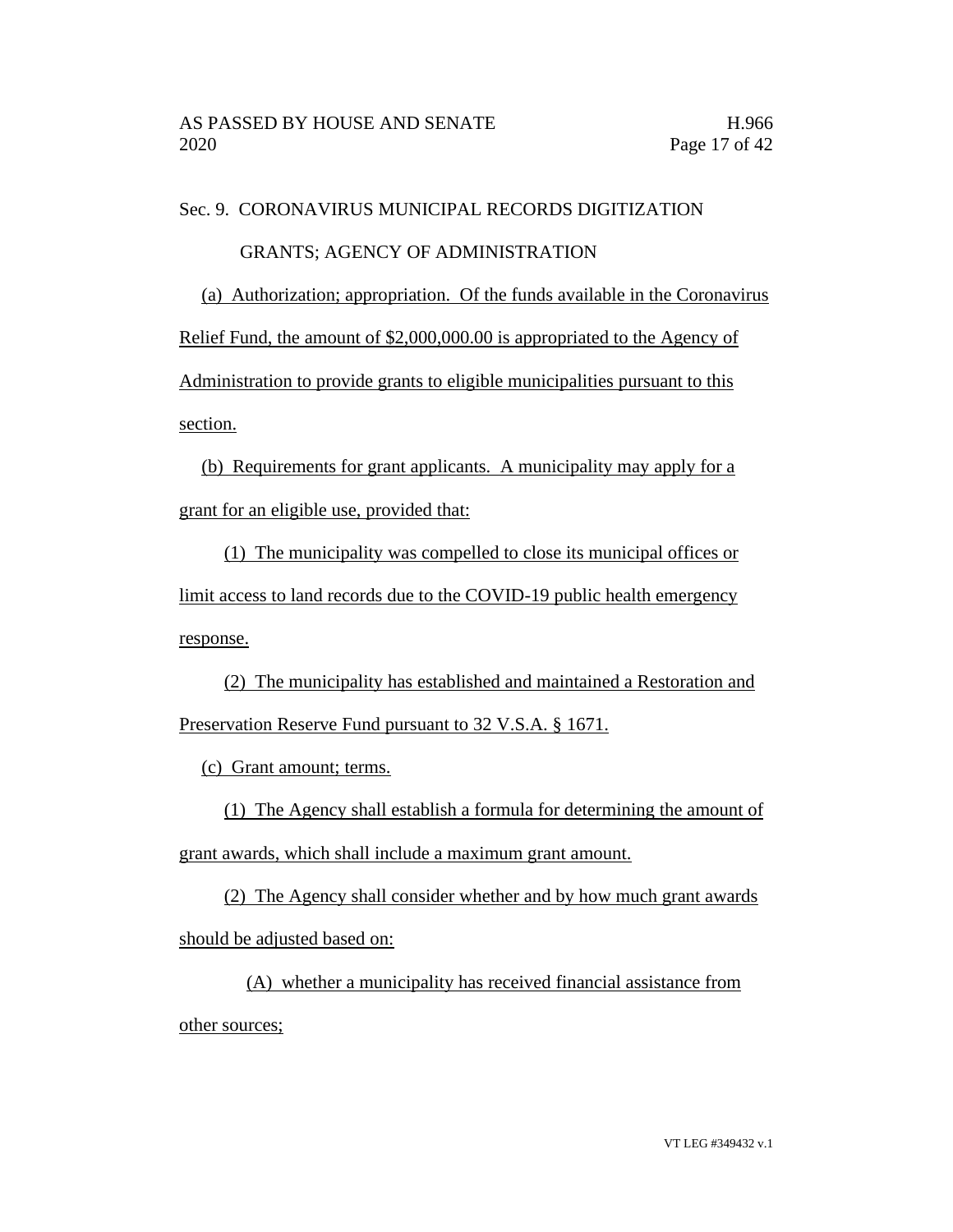(B) the funds available for digitization in a municipality's

Restoration and Preservation Reserve Fund;

(C) the number of property transactions within a municipality based

on property transfer tax data reported by the Department of Taxes; and

(D) whether a municipality closed or limited access to the municipal

clerk's offices during the COVID-19 public health emergency.

Sec. 10. DIGITIZATION GRANT PROGRAM; GUIDELINES;

# REPORTING

(a) Guidelines. Not later than 10 days after the effective date of this act,

the Agency of Administration shall publish guidelines governing the

implementation of the grant program, which at minimum shall establish:

(1) application and award procedures;

(2) standards for eligible uses of grant funds;

(3) standards governing the amount of grant awards to ensure:

(A) the equitable distribution of funds among regions of the State;

and

(B) that grants are based on need and will have a meaningful impact on the ability of the public to access digitized land records online;

(4) procedures to ensure that grant awards comply with the requirements of the CARES Act and that the State maintains adequate records to

demonstrate compliance with the Act; and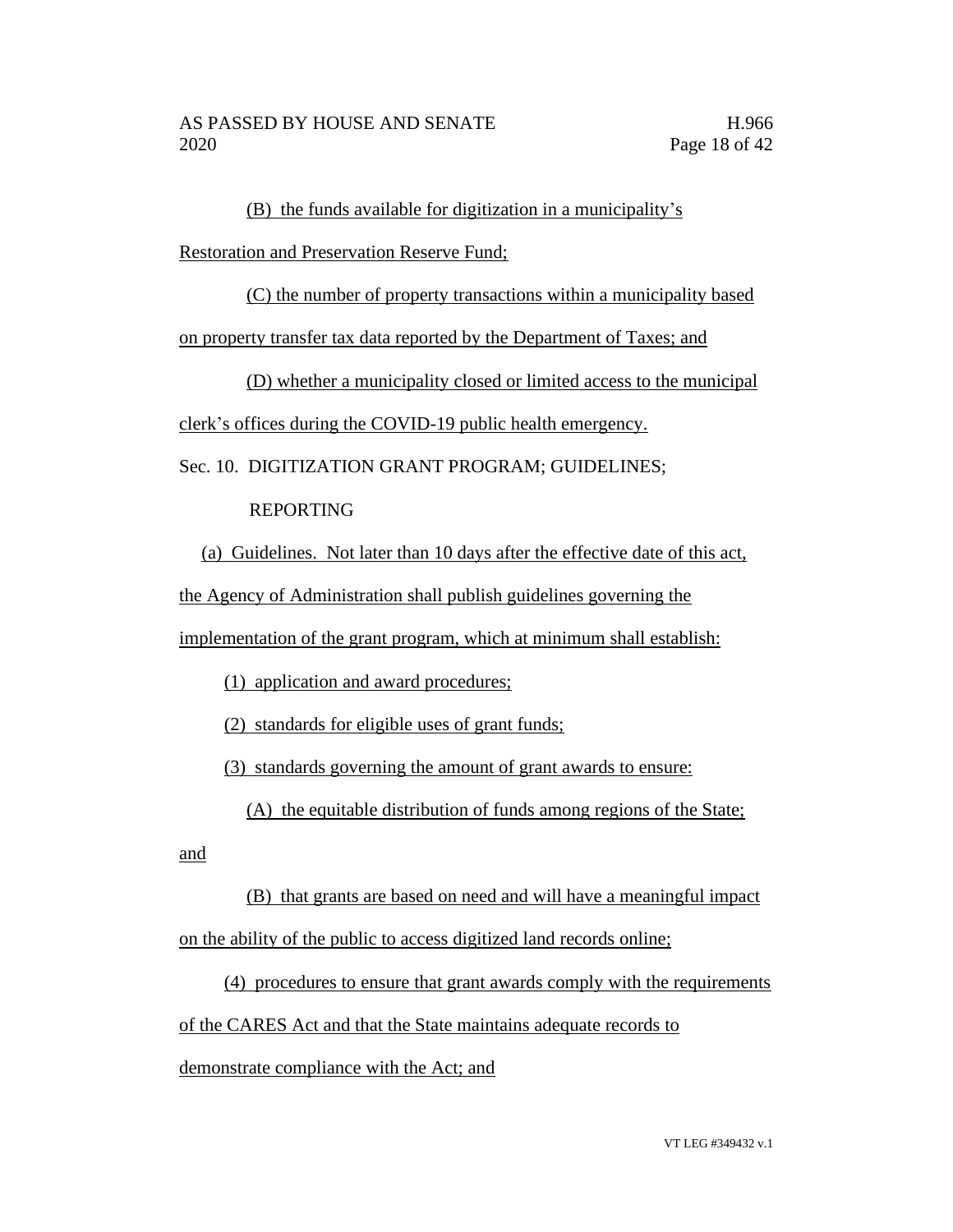(5) procedures to prevent, detect, and mitigate fraud, waste, error, and abuse.

(b) Consultation. Before publishing guidelines pursuant to subsection (a) of this section, the Agency shall consult with representatives of the Vermont League of Cities and Towns, the Vermont Municipal Clerks and Treasurers Association, and the Vermont Bar Association.

(c) Reporting. The Agency shall:

(1) provide monthly updates and information concerning grant guidelines, awards, and implementation to the committees of jurisdiction of the General Assembly; and

(2) submit a report to the General Assembly on or before August 15, 2020 detailing the implementation of this section, including specific information concerning the amount and identity of grant recipients, the amount of grant funds expended for eligible uses, and the progress made to expend the grant program funds by December 20, 2020, which shall be publicly available.

\* \* \* Housing Assistance \* \* \*

Sec. 11. COVID-19 RESPONSE; HOUSING

(a) Appropriations. The following amounts are appropriated from the Coronavirus Relief Fund to the named recipients to provide grants and other assistance to individuals and businesses that have suffered economic harm due to the COVID-19 public health emergency and economic crisis.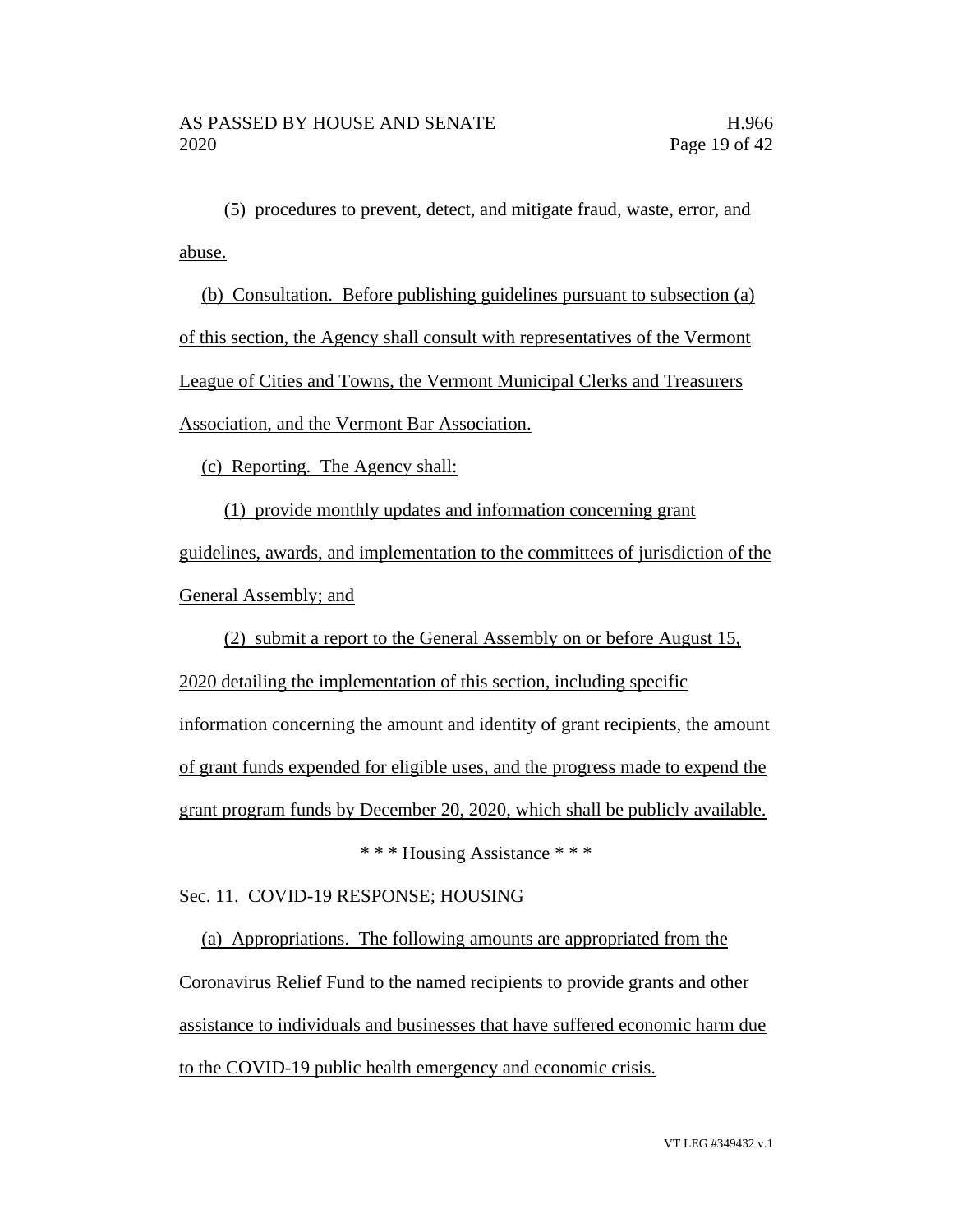(1) Legal and counseling services.

(A) \$550,000.00 to the Agency of Human Services for a grant to Vermont Legal Aid to provide legal and counseling services to persons who are, or are at risk of, experiencing homelessness, or who have suffered economic harm due to the COVID-19 crisis.

(B) \$250,000.00 to the Department of Housing and Community Development for grants to organizations that provide counseling and assistance to landlords concerning tenancy, rental assistance, and related issues arising due to the COVID-19 crisis.

(2) Housing and facilities. \$9,000,000.00 to the Vermont Housing and Conservation Board, which the Board shall use, in part through grants to nonprofit housing partners and service organizations, for housing and facilities necessary to provide safe shelter and assistance for persons who are, or are at risk of, experiencing homelessness, or who have suffered economic harm due to the COVID-19 crisis, in order to mitigate COVID-19 effects and enable compliance with COVID-19 public health precautions.

(3) Foreclosure protection. \$5,000,000.00 to the Department of Housing and Community Development for a grant to the Vermont Housing Finance Agency to provide financial and technical assistance to stabilize low- and moderate-income homeowners and prevent home foreclosures for Vermont families.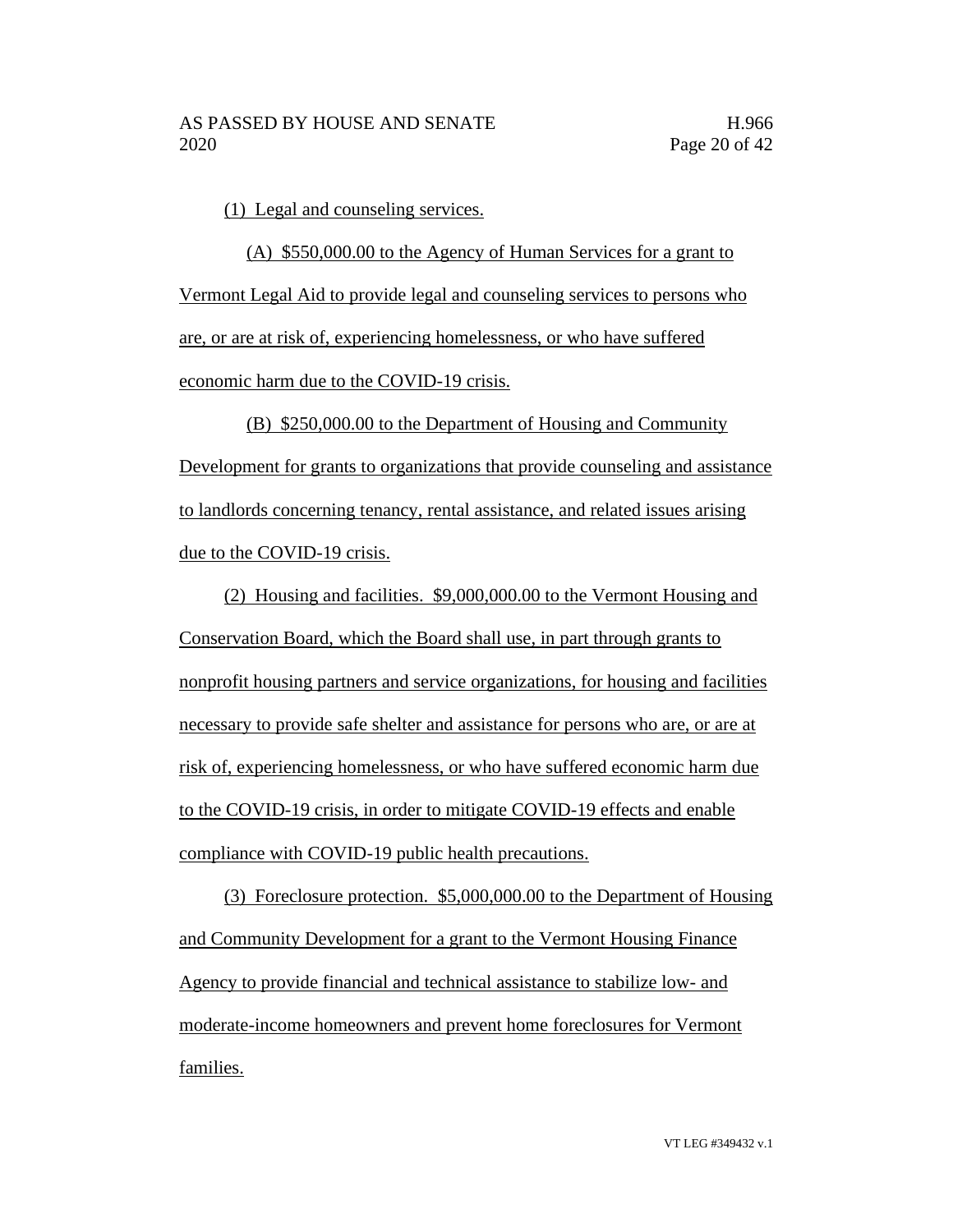(A)(i) The Agency shall develop a standard application form for

homeowners that describes the application process and includes clear

instructions and examples to help homeowners apply.

(ii) The Agency shall implement a selection process that ensures equitable approval of applications and a distribution system that ensures

accountability for homeowners receiving the funds.

(B) The Agency shall develop eligibility requirements to ensure the funds are applied towards homeowners equitably, including:

(i) limitations for eligibility regarding the earned income of the homeowners in comparison to the area median income;

(ii) forms and guidelines for homeowners to certify or otherwise prove a demonstrable need for assistance;

(iii) limitations on actual cash benefits, which shall not exceed the actual mortgage liability or six times the monthly mortgage liability, whichever is less; and

(iv) a reapplication process that provides that if program funds remain at the end of the six-month period, the homeowner may apply for additional assistance.

(4) Rental assistance; eviction protection. \$25,000,000.00 to the Department of Housing and Community Development for a grant to the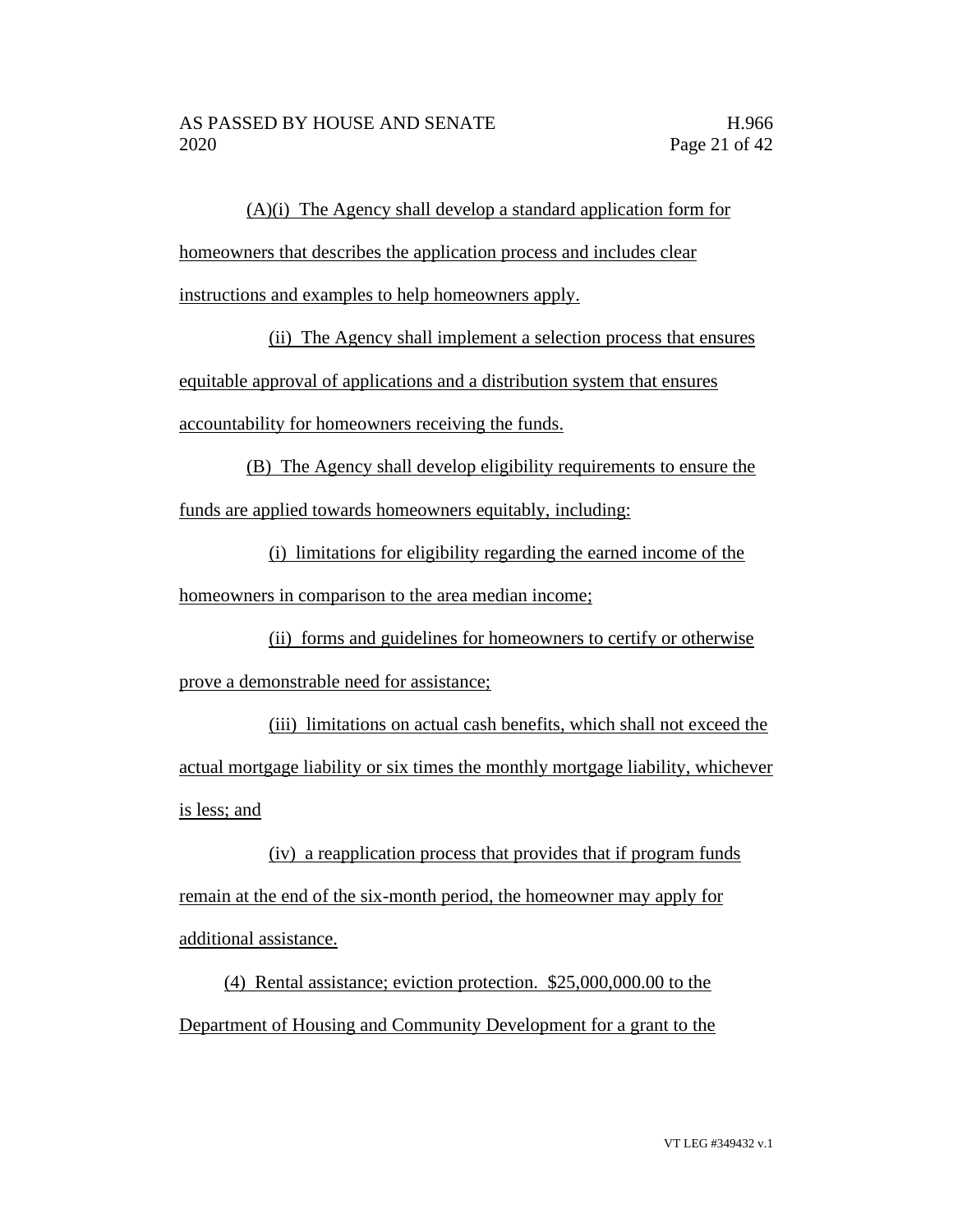Vermont State Housing Authority, which shall administer the distribution of funds to landlords on behalf of tenants in need of rental arrearage assistance.

(A) In developing the program, the Authority shall coordinate with the Agency of Human Services and statewide and regional housing and homelessness authorities to provide additional support services and better promote upstream homelessness prevention and housing stability.

(B) The Authority shall develop a standard application form for landlords and tenants, including mobile home lot tenants and homeless households, that describes the application process and includes clear instructions and examples to help tenants or landlords apply.

(C)(i) The Authority shall implement a selection process that ensures equitable approval of applications, notice of grant decisions within 10 days, and decisions on appeals within in 10 days, and a distribution system that ensures accountability for the tenants and landlords that receive funds.

(ii) The Authority shall ensure decisions are made according to the rules of the program and without regard to any previous information or decisions known concerning tenants, and no tenant or landlord may benefit or suffer harm due to previous knowledge or decisions.

(D)(i) Eligibility. The Authority shall develop eligibility requirements to ensure that funds are applied equitably towards tenants,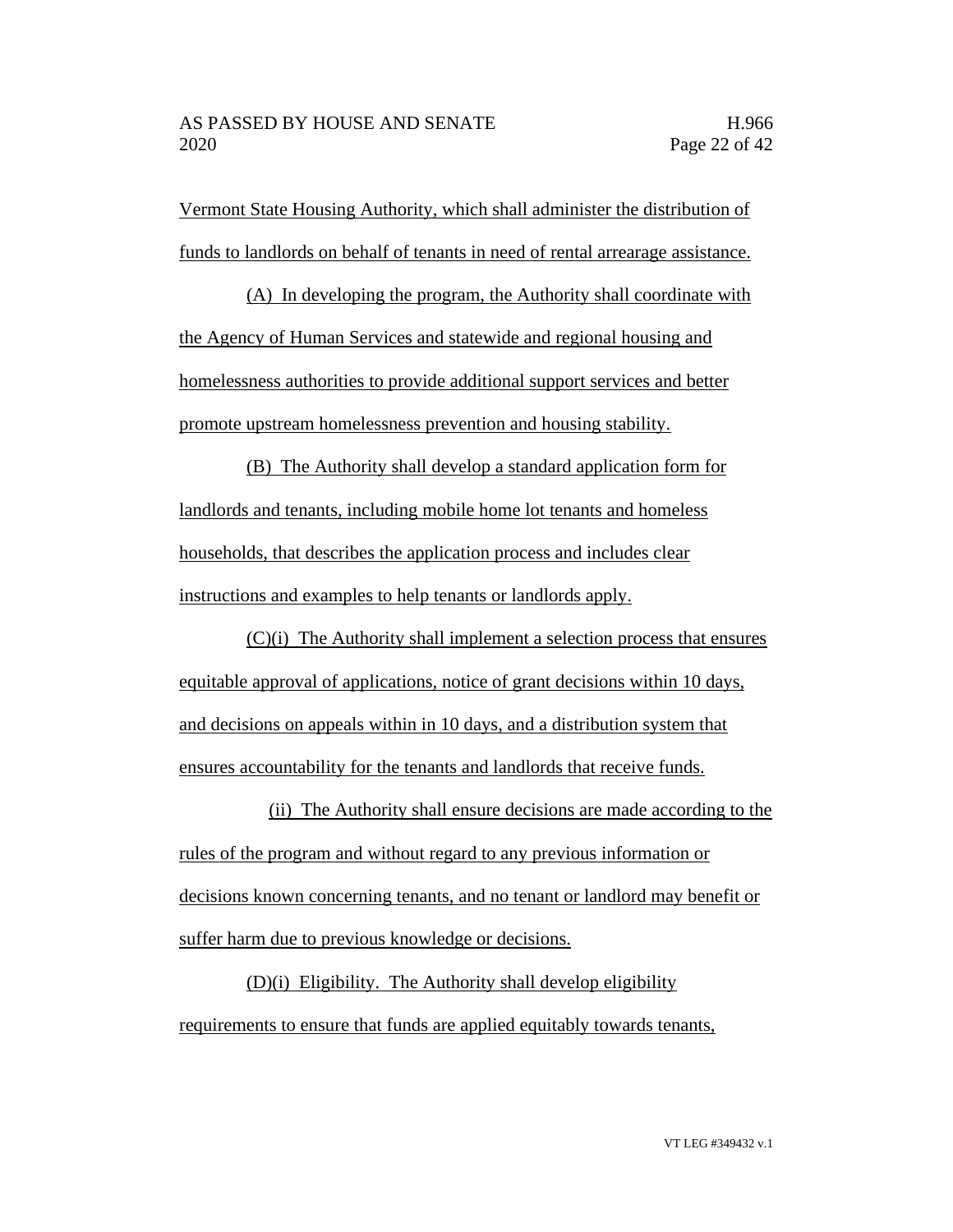currently homeless households, and landlords and to those in the most need, including:

(I) certification of rent arrears;

(II) waiver of termination of tenancy or eviction for a period of

time;

(III) waiver of late fees and rent in excess of Authority

payment standards;

(IV) compliance with Rental Housing Health Code within 30 days; and

(V) agreement not to increase rent for a period of time.

(ii) Other requirements.

(I) The Authority shall ensure that assistance is provided directly to the landlords on the tenants' behalf.

(II) The Authority shall ensure a streamlined application process limited to a tenant certification of household members and a landlord certification of past due rent to show that tenants have missed rental payments and are at risk of eviction, or otherwise show proof of a demonstrable need for rental assistance.

(III) The Authority shall require that landlords delay or cease eviction proceedings, or both, for a period of time as a condition of receiving assistance, provided that an exception may be made if a landlord applies and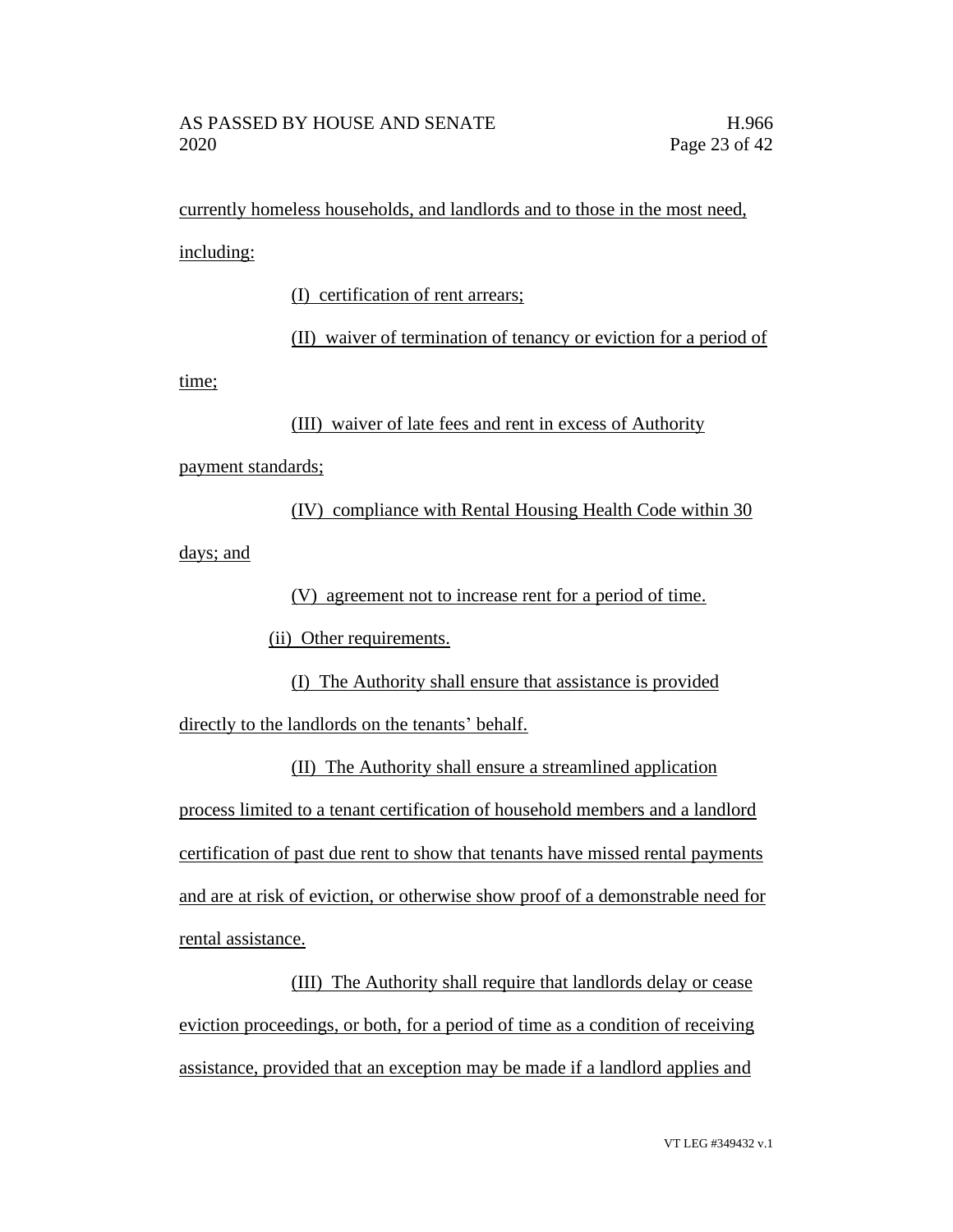the tenant has not paid rent nor certified need, in which case the landlord may receive partial payment of arrears and retain right to evict.

(IV) The Authority shall adopt limitations on assistance granted that shall not exceed the actual liability or those number of months due calculated at Vermont State Housing Payment level, whichever is less. This restriction shall include a reapplication process that provides that if there are remaining program funds if the tenant is in arrears at a later date, the tenant may reapply for assistance.

(V) For tenants in unsustainable tenancies and households that received emergency housing benefits from Department for Children and Families' General Assistance Program since March 1, 2020, funds may be used for first and last months' rent and security deposit, and, where necessary, rent payments through December 30, 2020. To obtain these benefits, a landlord must certify that the individual or family will be accepted as a tenant; that the landlord will not evict the tenant for nonpayment of rent before January 1, 2021; and, if the tenant leaves the unit prior to January 1, 2021, the landlord will refund to the Authority the rental amount previously received for any rental period after which the tenant left and for the security deposit if reimbursement is appropriate.

(E) Not later than August 10, 2020 and thereafter upon request from a legislative committee, the Authority shall issue a report to the General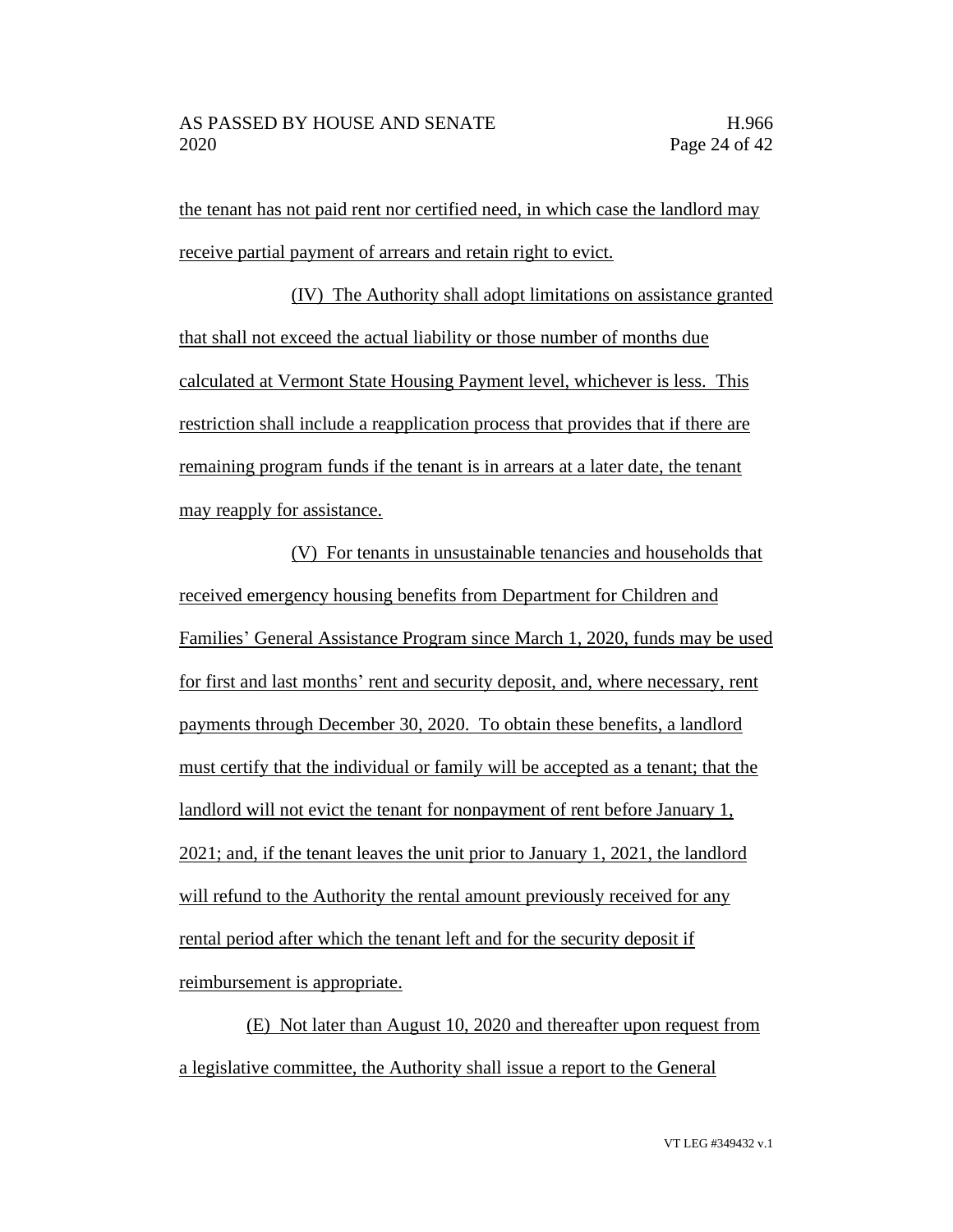Assembly detailing the number and amount of grants awarded in each category by county.

(5) Rehousing investments.

(A) Creation of Program. The amount of \$6,200,000.00 is

appropriated to the Department of Housing and Community Development to design and implement a Re-housing Recovery Program to provide funding to statewide and regional housing partner organizations for grants to eligible applicants.

(B) Administration. The Department shall require any statewide or regional housing partner organization that receives funding under the Program to develop:

(i) a standard application form that describes the application process and includes clear instructions and examples to help property owners apply;

(ii) a selection process that ensures equitable selection of property owners; and

(iii) a grants management system that ensures accountability for funds awarded to property owners.

(C) Grant requirements.

(i) The Department shall ensure each grant complies with the following requirements: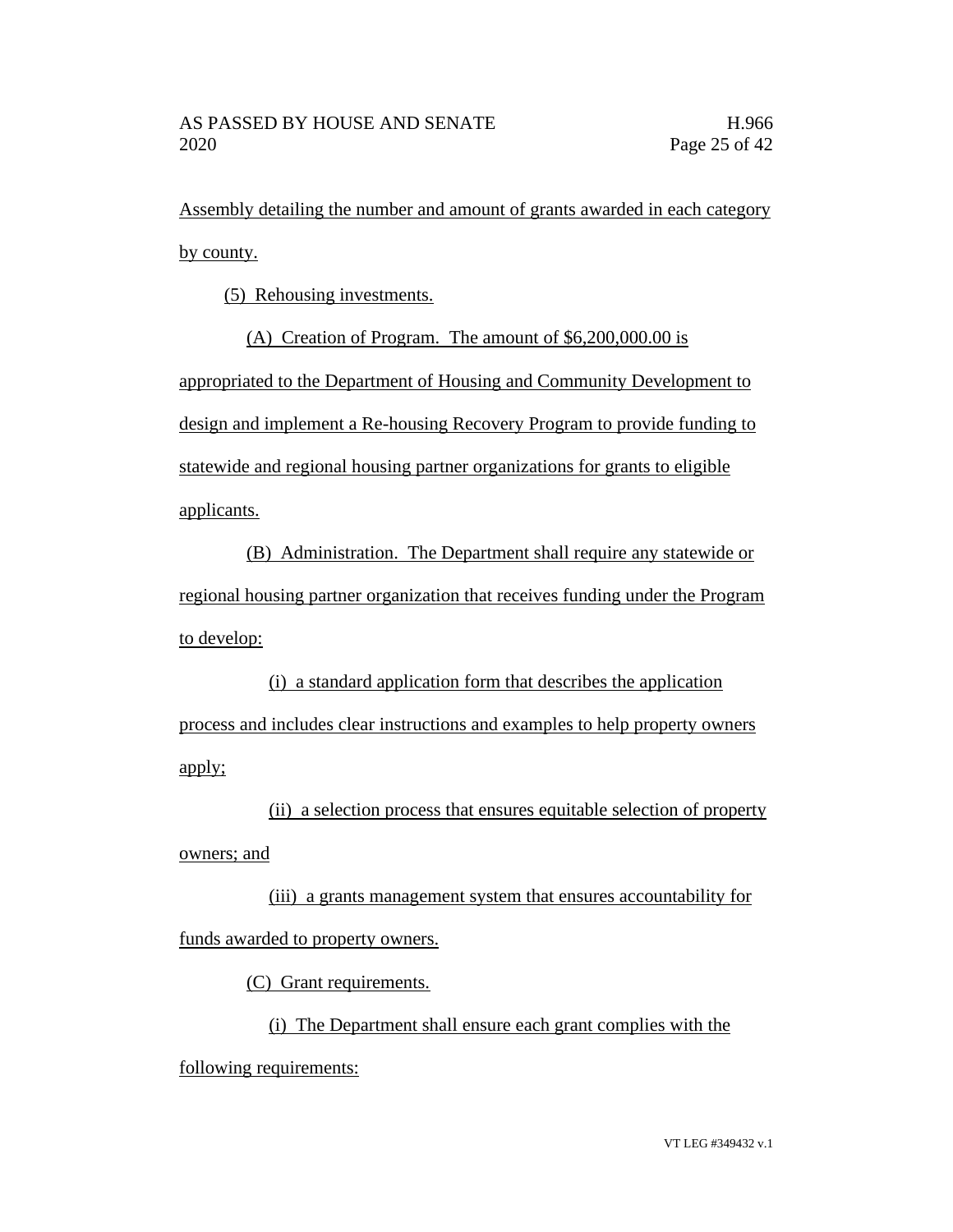(I) A property owner may apply for a grant of up to \$30,000.00

per unit.

(II) To be eligible, a unit must be blighted, vacant, or otherwise not comply with applicable rental housing health and safety laws.

(ii) A property owner shall:

(I) match at least 10 percent of the value of the grant; and

(II) comply with applicable permit requirements and rental

housing health and safety laws.

(iii) The Department shall use one or more legally binding

mechanisms to ensure that:

(I) renovated units are made available to persons who require economic assistance due to the COVID-19 crisis;

(II) the rent charged remains at or below annually published HUD Fair Market Rent for the County or Metropolitan Statistical Area for at least five years; and

(III) if a property owner sells or transfers a property improved with grant funds within five years of receiving the funds, the property continues to remain affordable for the remainder of the five-year period.

(D) The Department shall develop requirements regarding the following: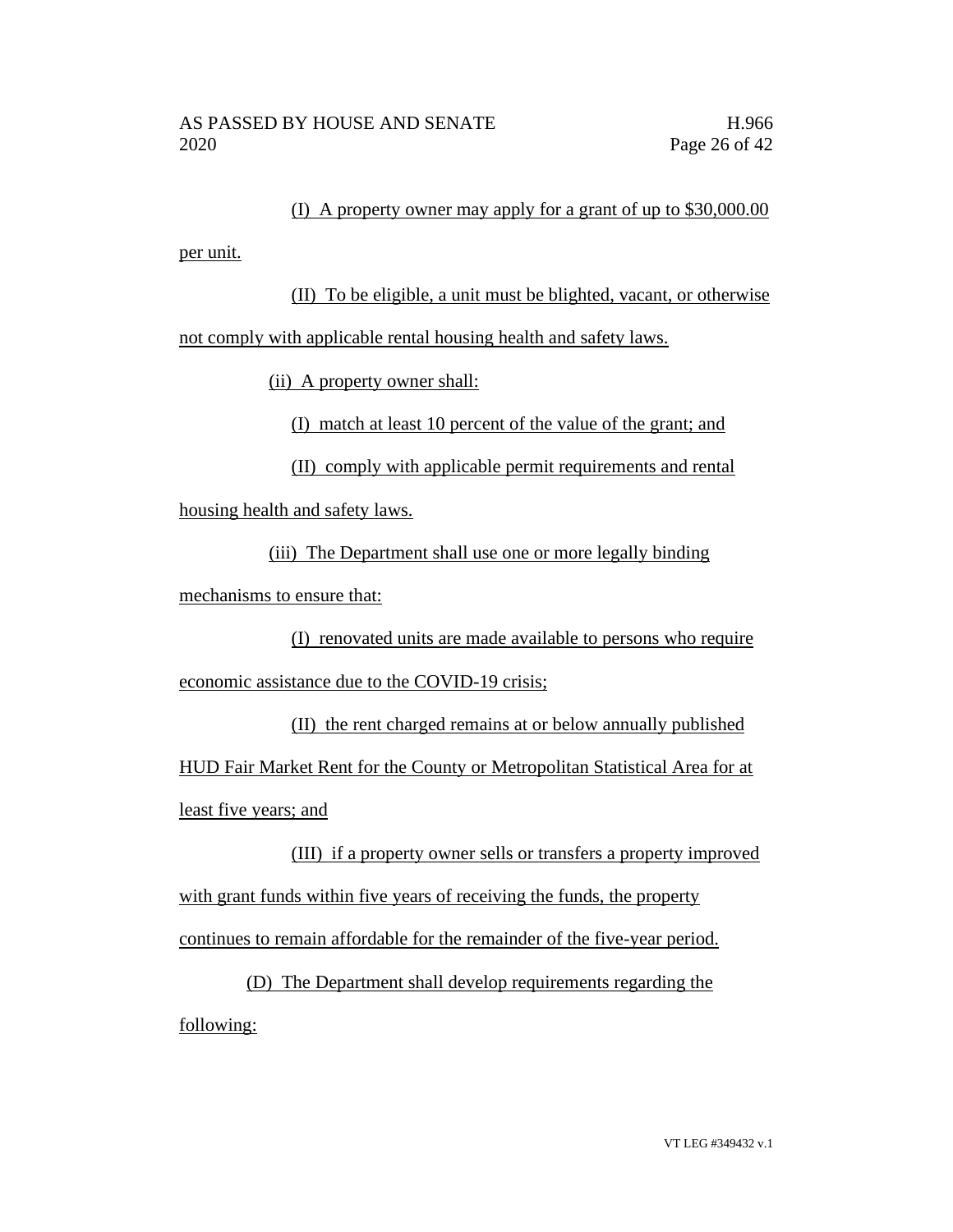(i) encouraging and incentivizing statewide and regional housing partner organizations and property owners to work with local continua of care organizations; and

(ii) limitations on the number of units for which an individual owner may receive grant funds.

(E) Definitions. As used in this section:

(i) "Blighted" means that a rental unit is not fit for human habitation and does not comply with the requirements of applicable building, housing, and health regulations.

(ii) "Vacant" means that a rental unit has not been leased or occupied for at least 90 days prior to the date on which a property owner submits an application and the unit remains unoccupied at the time of the award.

(b) On or after September 15, 2020, the Department of Housing and Community Development, in consultation with the funding recipients named in this section, shall assess the allocation and expenditure of funds made in this section and may re-allocate funds as the Department determines is necessary to most effectively provide necessary housing-related assistance to Vermonters affected by the COVID-19 crisis.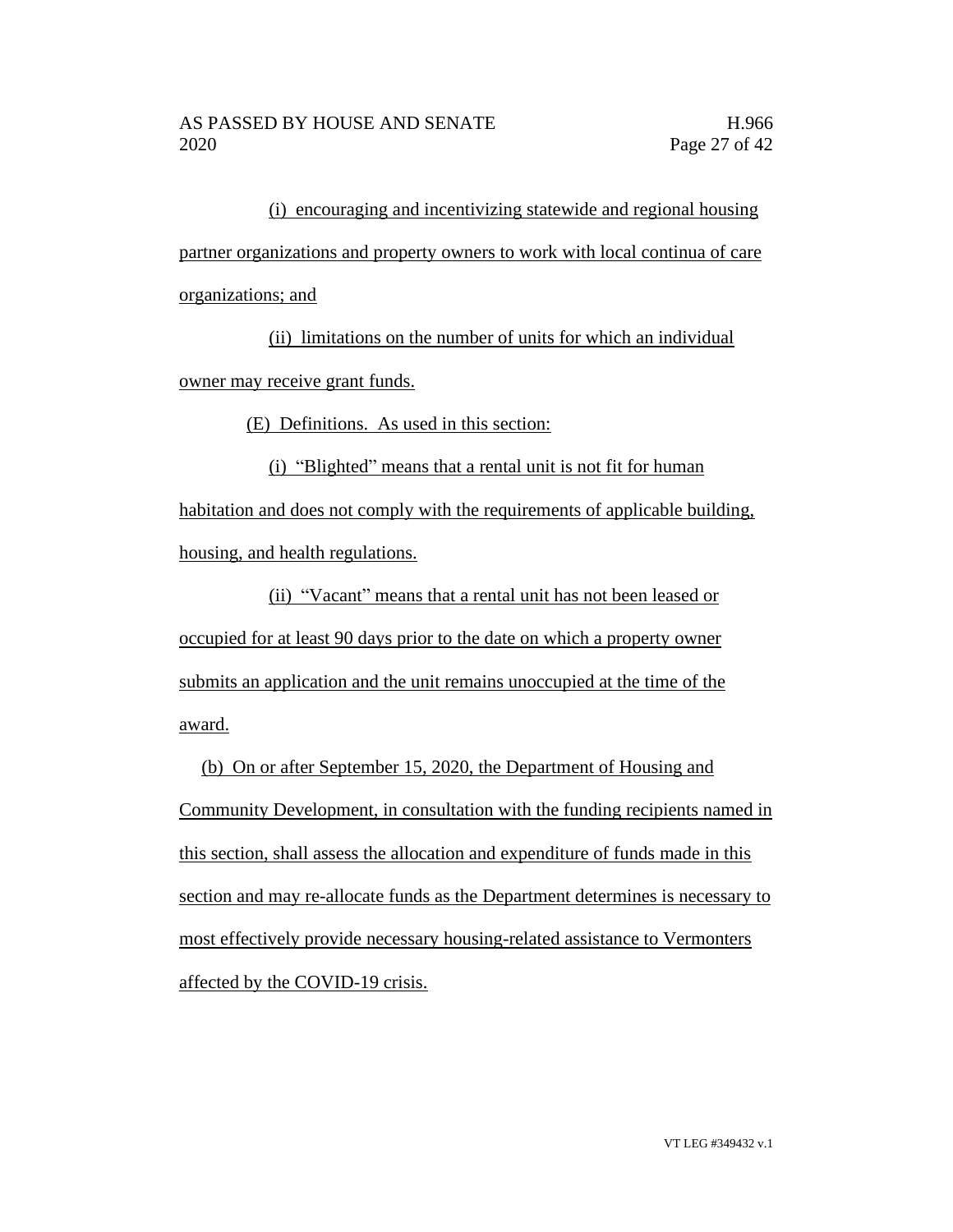Sec. 12. DEPARTMENT FOR CHILDREN AND FAMILIES; HOUSING

#### FOR HOUSEHOLDS EXPERIENCING HOMELESSNESS

(a) The sum of \$16,000,000.00 is appropriated from the Coronavirus Relief

Fund to the Department for Children and Families in fiscal year 2021 to fund programs and services that support safe, stable housing opportunities for Vermont households experiencing homelessness as a result of the COVID-19 public health emergency and related administrative costs. The programs and services funded by this appropriation may include:

(1) expanding the Vermont Rental Subsidy program to provide homeless households with temporary rental assistance through December 30, 2020 as a bridge to public housing vouchers;

(2) providing or arranging for housing navigation and case management services, such as identifying housing barriers, needs, and preferences; developing and implementing plans to find and secure housing; conducting outreach to potential landlords; assisting with relocation logistics; developing permanent housing support crisis plans; and identifying other services necessary for households to maintain permanent housing;

(3) providing financial assistance to Vermont households who are living in motels to help them rapidly resolve their homelessness and enter into safe housing arrangements;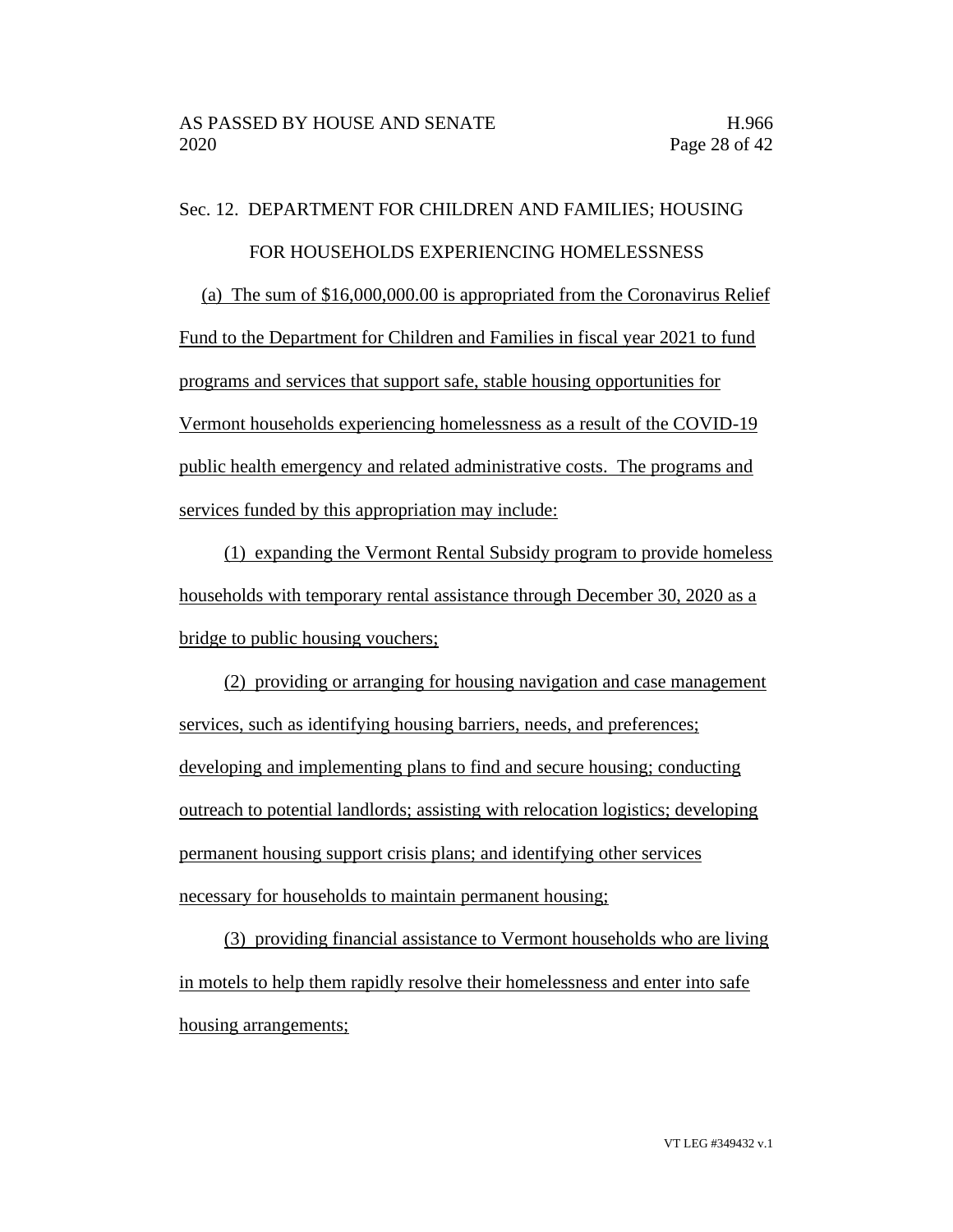(4) supplementing the General Assistance motel voucher program to address the immediate housing needs of households who are currently living in motels or hotels around the State and whose motel or hotel lodging is related to a disruption to their previous housing situation as a result of the COVID-19 public health emergency; and

(5) capitalizing a housing risk pool for landlords to encourage rentals to individuals experiencing homelessness or housing insecurity, which would help landlords lessen their risk of exposure to financial loss through December 20, 2020, while renting to households that have poor or no rental housing history as result of financial hardship due to the COVID-19 public health emergency.

(b) The provision of housing programs and services is not compensable under this section to the extent that the same costs or expenses have been or will be covered by other federal funds.

\* \* \* Broadband Connectivity Grants and Planning \* \* \*

Sec. 13. COVID-RESPONSE ACCELERATED BROADBAND

### CONNECTIVITY PROGRAM

(a) The sum of \$17,433,500.00 is appropriated to the COVID-Response Accelerated Broadband Connectivity Program, a newly established program administered by the Commissioner of Public Service, consistent with the requirements of this section. The purpose of the Program is to rapidly and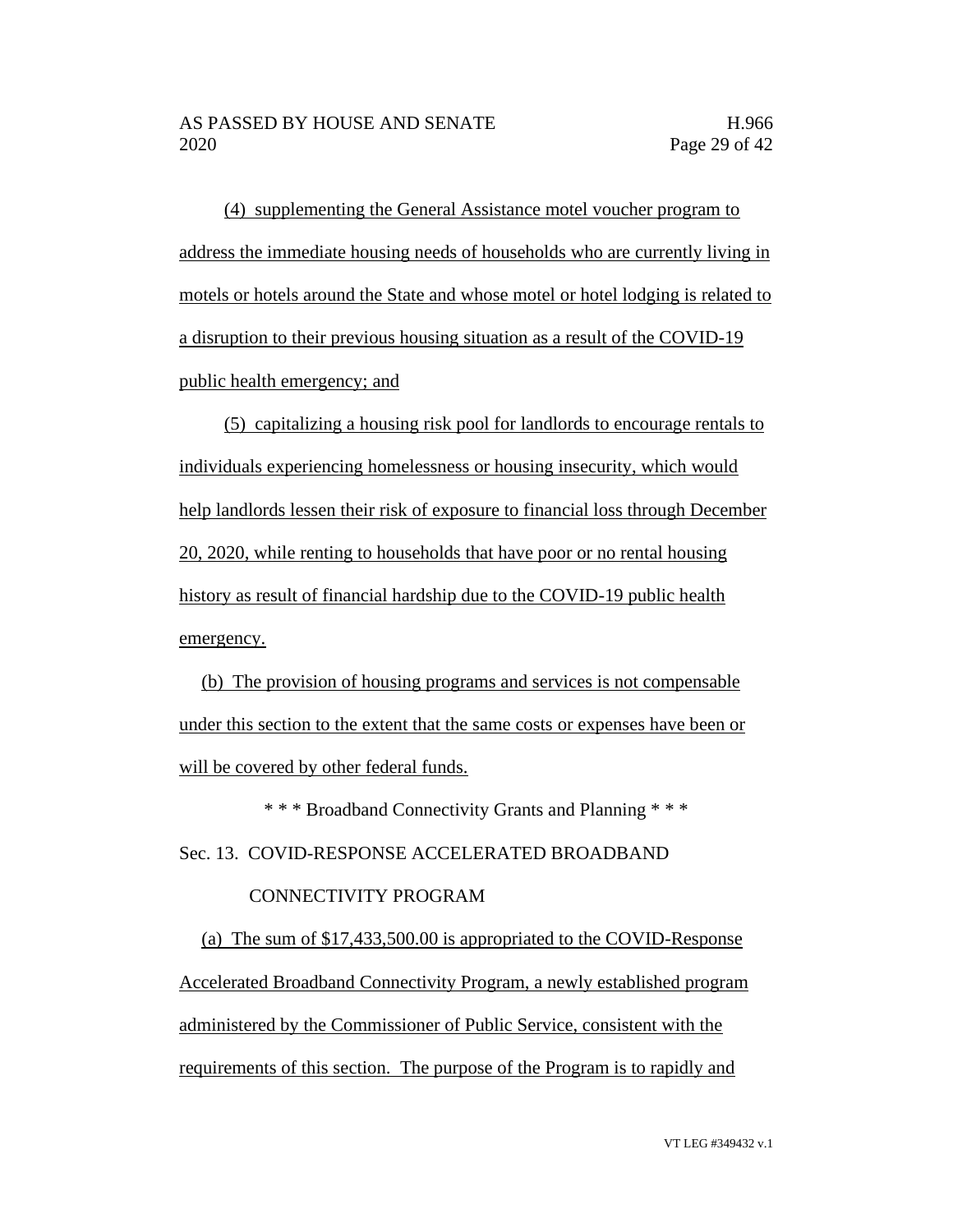significantly increase broadband connectivity consistent with the federal parameters applicable to expenditures under the Coronavirus Relief Fund in a manner that best serves the State's goal of achieving universal 100 Mbps symmetrical service by 2024 as specified in 30 V.S.A. § 202c. To achieve this purpose, the Commissioner is given broad discretion to allocate funding, as he or she deems appropriate, subject to legislative oversight as required under subsection (m) of this section, to support the following programs and initiatives:

(1) Up to \$2,000,000.00 for the COVID-Response Line Extension Customer Assistance Program established in subsection (b) of this section.

(2) The Get Vermonters Connected Now Initiative established in subsection (c) of this section.

(3) The COVID-Response Temporary Broadband Lifeline Program established in subsection (d) of this section.

(4) The Connectivity Initiative established under 30 V.S.A. § 7515b for projects that can be completed consistent with the parameters of Coronavirus Relief Fund eligible expenditures, including fixed wireless projects.

(5) Wi-Fi deployment as specified in subsection (e) of this section.

(b) There is established the COVID-Response Line Extension Customer Assistance Program, the purpose of which is to provide financial assistance for the customer costs associated with line extensions to unserved locations. The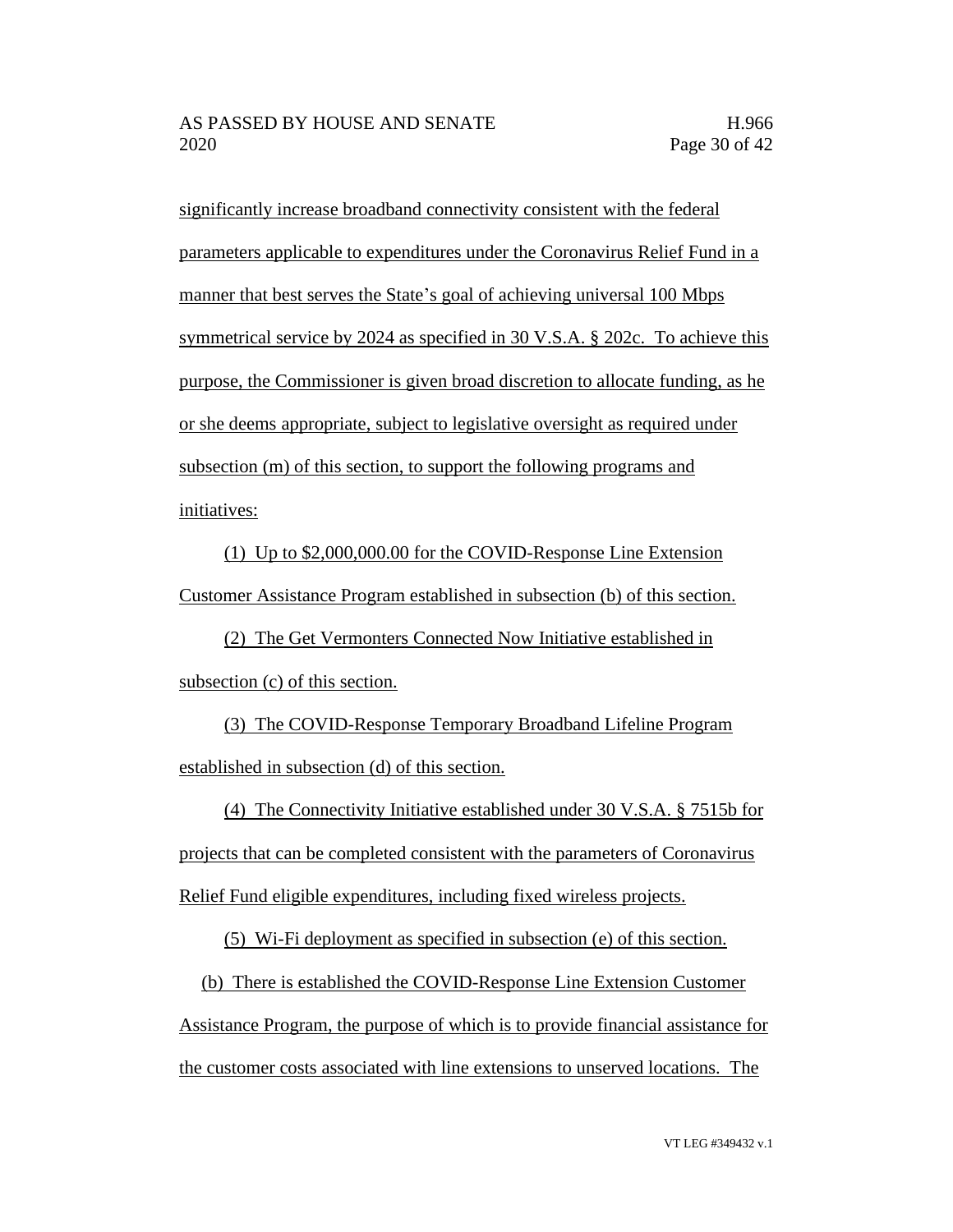Commissioner shall develop guidelines and procedures to implement this Program and may incorporate relevant provisions of PUC Cable Rule 8.313, including the formula for assessing contributions in aid of construction.

Conditions of the Program shall include the following:

(1) An unserved location means an area without access to 25/3 Mbps.

(2) Per customer financial assistance may not exceed \$3,000.00.

(3) Locations eligible for financial assistance shall provide to the Department data related to connectivity needs as they pertain to remote learning, telehealth, and telework needs.

(4) A health care provider may apply for assistance on behalf of a patient residing in Vermont for a line extension so that the patient can receive telehealth or telemedicine services from the health care provider. Any K–12 educational institution, including a public or private school or school district, may apply for a line extension on behalf of a student, provided the student's service location is in Vermont and the student needs the broadband service to receive remote instruction from the educational institution.

(5) Funds under this Program shall be available for the most costeffective and site- appropriate line extension. Funds shall be disbursed on a rolling basis until funds in the Program are expended or December 20, 2020, whichever occurs first.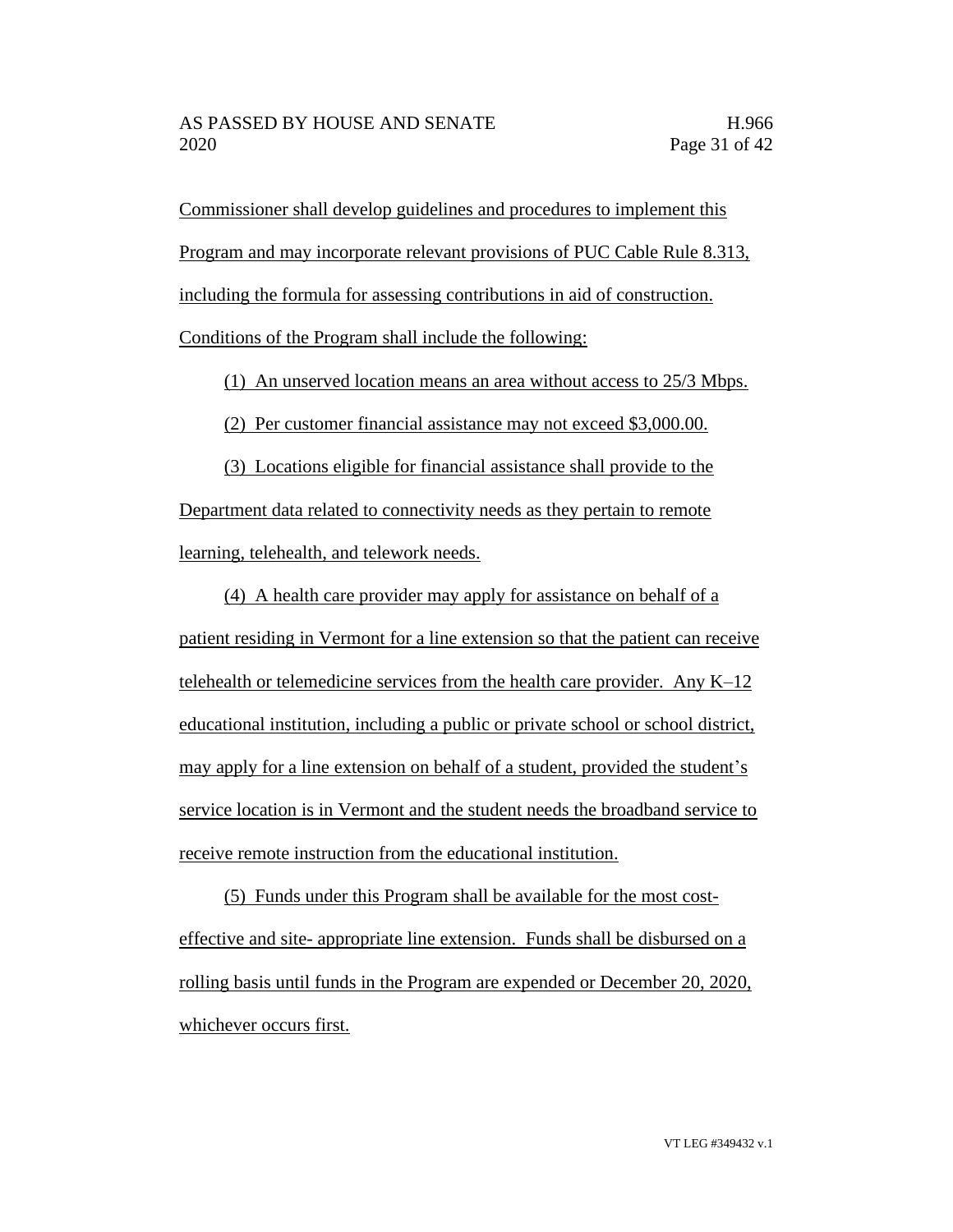(c) There is established the Get Vermonters Connected Now Initiative. Notwithstanding any provision of law to the contrary, funds shall be distributed through the Connectivity Initiative established under 30 V.S.A. § 7515b, and are available for projects in areas otherwise considered served under the Connectivity Initiative. The purpose of the Program is to provide financial assistance to Internet service providers to offset the customer costs of fiber-to-the-premises installations, which include underground conduit installations, where required, and service drops. The Commissioner shall prioritize projects involving installation of underground conduit, where required, that would result in broadband access to low-income households with remote learning, telehealth, and telework needs.

(d) To the extent it is administratively feasible within the time constraints of section 601(d) of the Social Security Act, the Department may establish a COVID-Response Temporary Broadband Lifeline Program to provide subsidies for customer broadband monthly subscriptions to increase broadband adoption rates in response to the COVID-19 public health emergency.

(e) Up to \$50,000.00 of funds appropriated under this section may be used to reimburse the Department of Public Service and the Agency of Digital Services for any costs associated with the deployment of Wi-Fi hotspots not covered by the Federal Emergency Management Agency.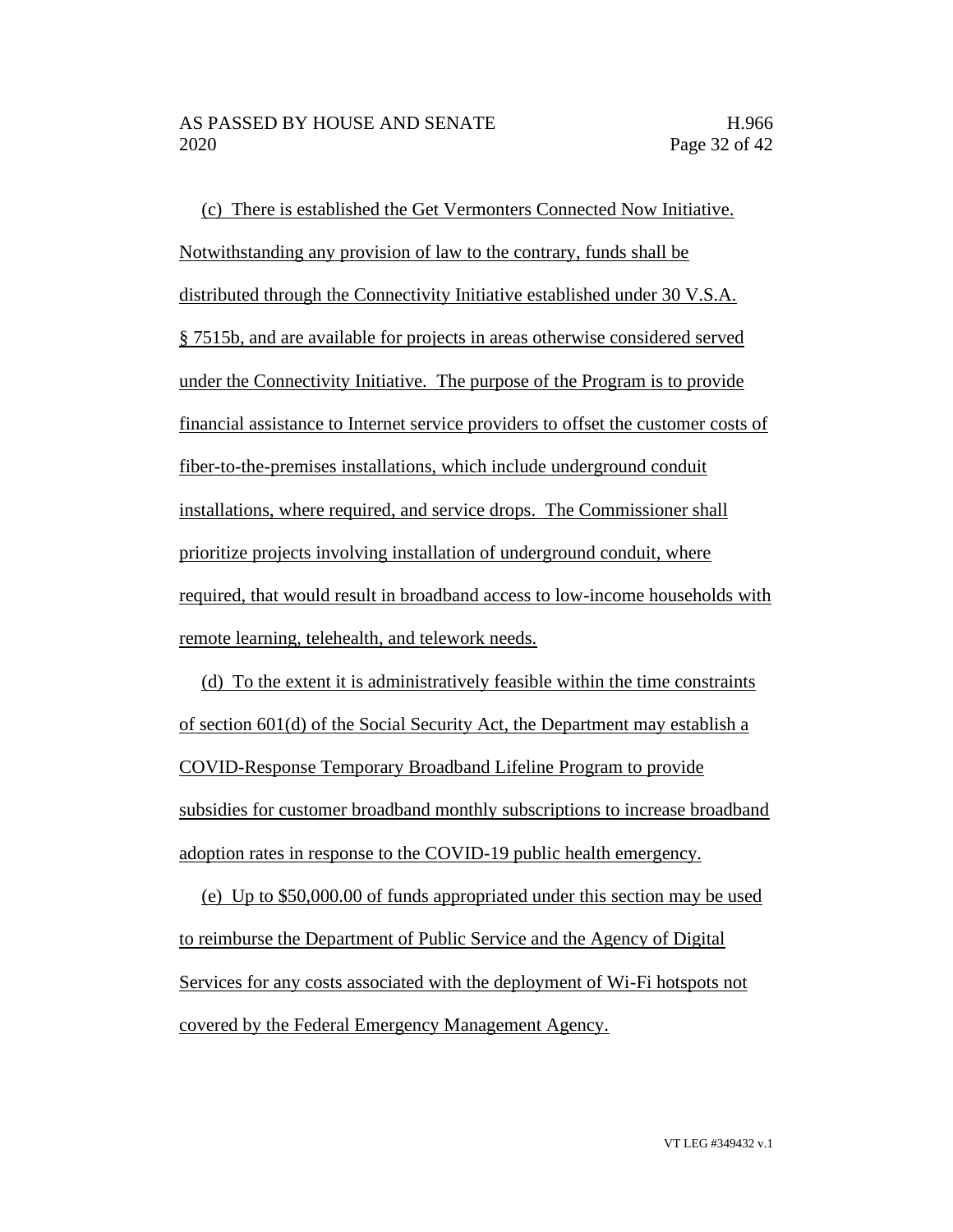(f) The Commissioner shall establish guidelines and procedures consistent with Section 601(d) of the Social Security Act and shall incorporate provisions for ensuring, to the greatest extent possible and based on the best available data, that the Program will significantly increase broadband capacity for distance learning, telehealth, and telework during the public health emergency. To that end, projects funded under this Program shall reflect the Department's ongoing efforts with both the Agency of Education and the Vermont Program for Quality in Health Care, Inc. to identify addresses and clusters of students or vulnerable or high-risk Vermonters, or both, who do not have access to broadband connectivity. In addition, the guidelines shall attempt to direct funds under the Program to projects designed to serve economicallychallenged households or communities.

(g) Any new services funded in whole or in part by monies from this Program shall be capable of speeds of at least 25 Mbps download and 3 Mbps upload; however, when the technology is feasible, priority shall be given to services that are capable of 100 Mbps symmetrical service.

(h) The location and capacity of infrastructure funded through this Program shall be part of a permanent, public database maintained by the Department.

(i) If a proposed project under the Program is in the service territory of a communications union district, immediately upon receipt of the application for the proposed project, the Commissioner shall notify the affected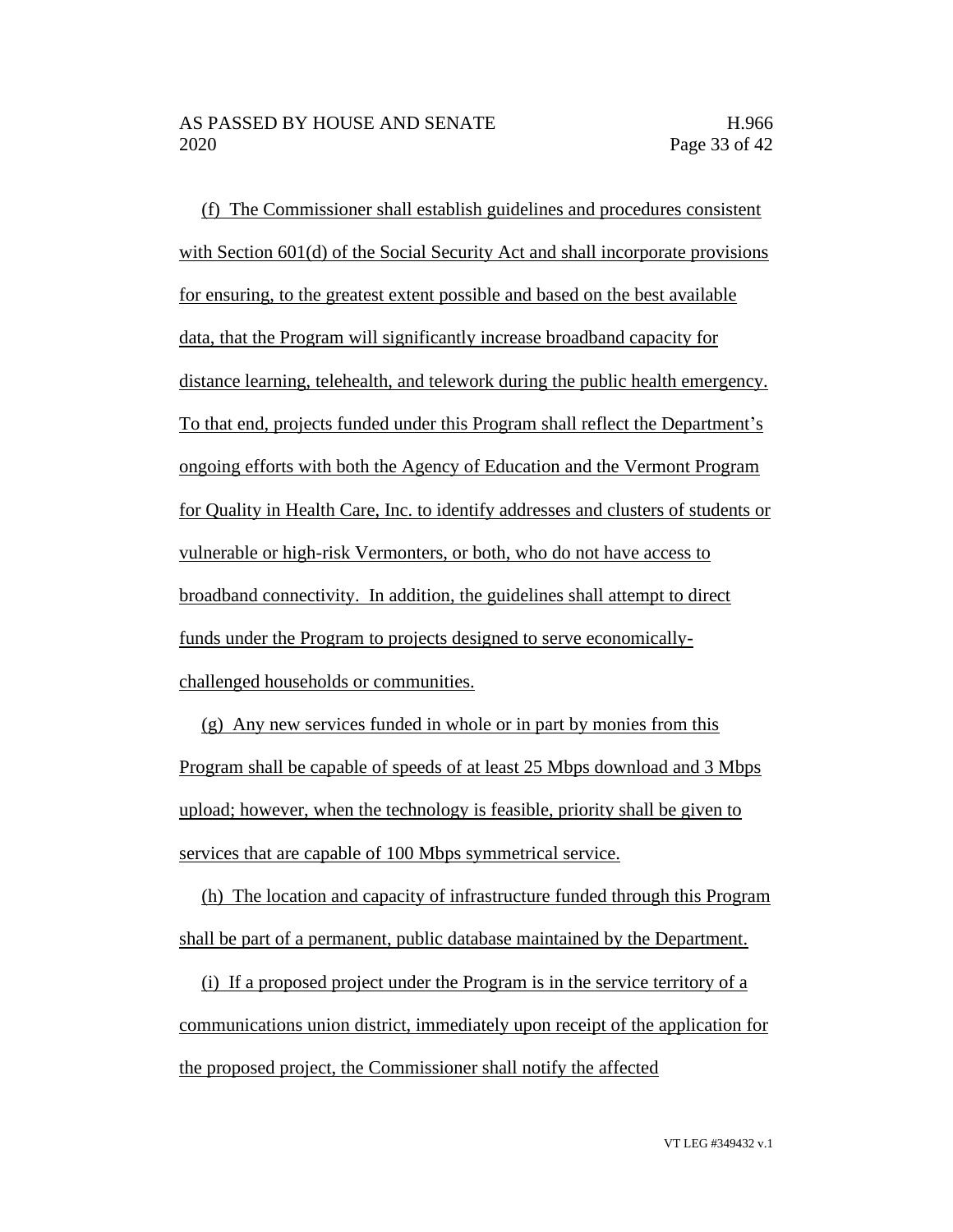communications union district of the proposed project and provide seven business days for the district to raise an objection to the proposed project. The Commissioner may award funding to the proposed project over the objection of a communications union district, provided he or she documents in writing the reasons for overriding the objection.

(j) The Commissioner may disburse an award for advance payment of capital costs provided the Commissioner determines such funding is necessary for project commencement. The Commissioner may retain an award of financial assistance, or a portion thereof, under this section until he or she determines that eligible expenses have been incurred and properly documented by the intended recipient in a form and manner prescribed by the Commissioner.

(k) Funds under the Program shall not be used to support a provider's costs associated with line extensions otherwise required to be constructed pursuant to a certificate of public good granted under 30 V.S.A. chapter 13.

(l) The Commissioner shall consider and coordinate with existing stakeholders and initiatives, including VELCO and FirstNet, to leverage private and public assets to the greatest extent possible in furtherance of the objectives of this Program.

(m) On or before July 31, 2020 and every month thereafter until December 1, 2020, the Commissioner shall provide to the Joint Information Technology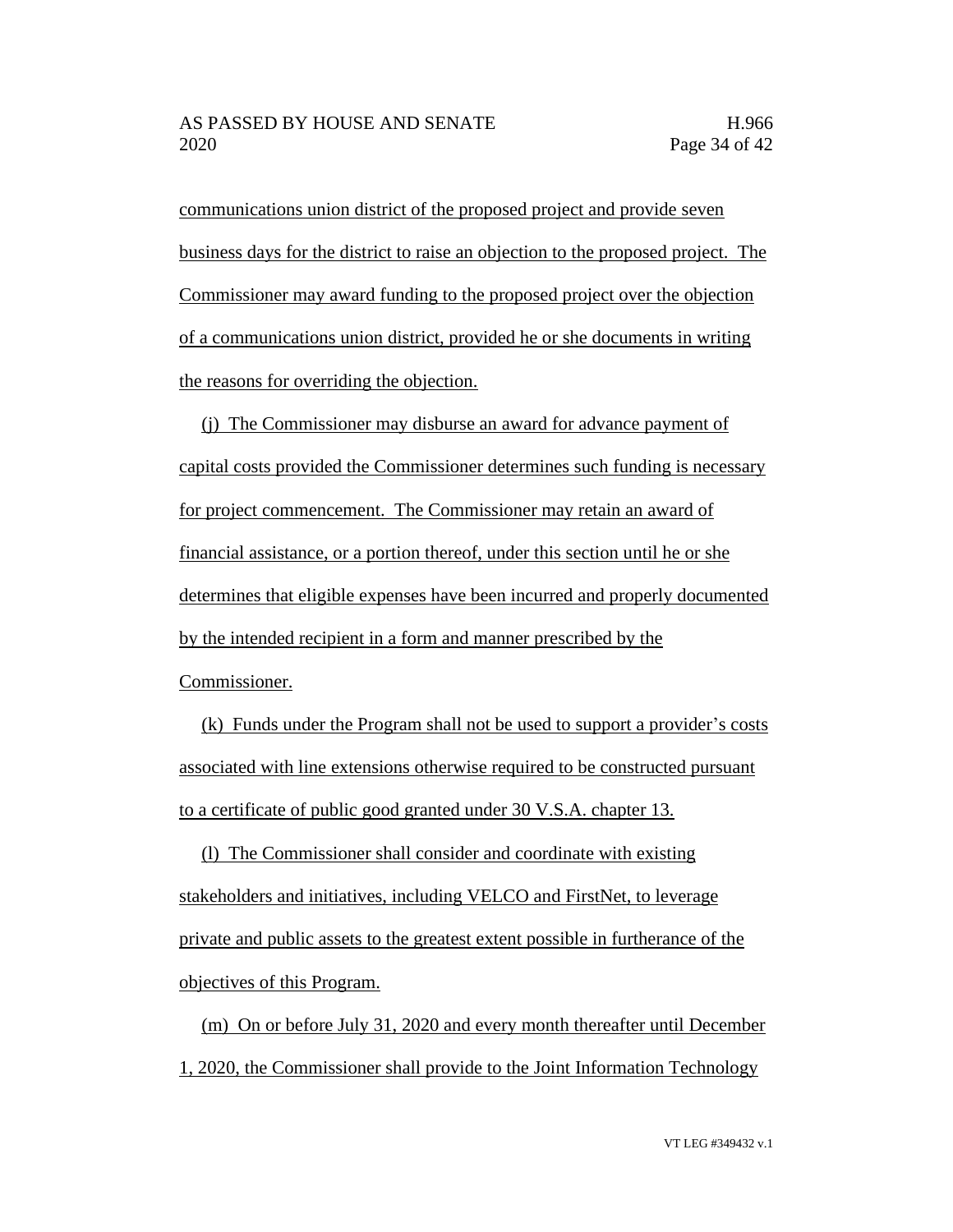Oversight Committee, the Senate Committee on Finance, and the House Committee on Energy and Technology a status report on the Program that identifies funding distributions to date, the amount of funds that remain available for distribution, and plans for awarding available funds on or before December 20, 2020.

(n) Any unexpended funds under the Program as of December 20, 2020 shall be returned to the State Coronavirus Relief Fund.

(o) Personal information submitted under the Program is confidential and exempt from disclosure under the Public Records Act. Such information may only be disclosed publicly in an anonymized and aggregated format.

(p) The Program shall sunset on January 1, 2021. The Department shall be the successor in interest to any remaining rights, liabilities, and obligations.

(q) The Commissioner shall notify the Telecommunications and

Connectivity Advisory Board of pending grant awards. The

Telecommunications and Connectivity Advisory Board is authorized to meet

up to 12 times in calendar year 2020.

Sec. 14. COVID-RESPONSE CONNECTED COMMUNITY RESILIENCE PROGRAM

(a) The sum of \$800,000.00 is appropriated to the COVID-Response Connected Community Resilience Program, a grant program to be administered by the Commissioner of Public Service. The purpose of the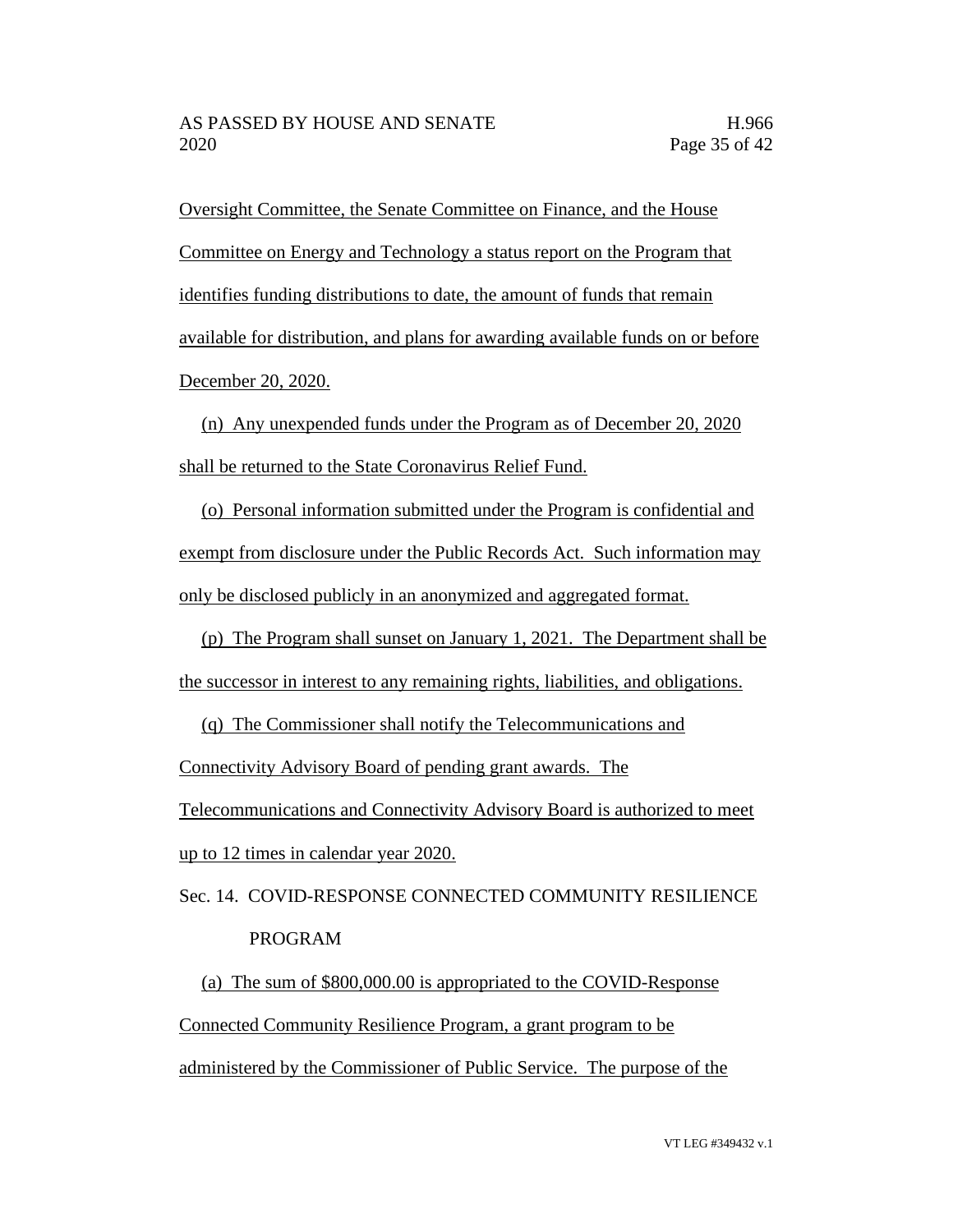Program is to fund recovery planning efforts of communications union districts, particularly with regard to accelerating their deployment schedules. Accelerated deployment is necessary in direct response to the COVID-19 public health emergency, which has caused communications union districts to rapidly reassess the connectivity needs in their respective service areas and to reevaluate their deployment objectives going forward, either independently or collaboratively. Conditions of the Program shall include the following:

(1) Costs eligible for funding under this Program include consultant fees, administrative expenses, and any other recovery planning costs deemed appropriate by the Commissioner.

(2) A grant award may not exceed \$100,000.00.

(b) The Commissioner shall develop policies and practices for Program implementation consistent with the purposes of this section and also with Section 601(d) of the Social Security Act, including standards for expense verification and records retention.

Sec. 15. COVID-RESPONSE TELECOMMUNICATIONS RECOVERY PLAN

The sum of \$500,000.00 is appropriated to the Commissioner of Public Service to retain a consultant to assist with preparation of a COVID-Response Telecommunications Recovery Plan. The purpose of the Recovery Plan is to reassess the State's critical connectivity needs in light of the COVID-19 public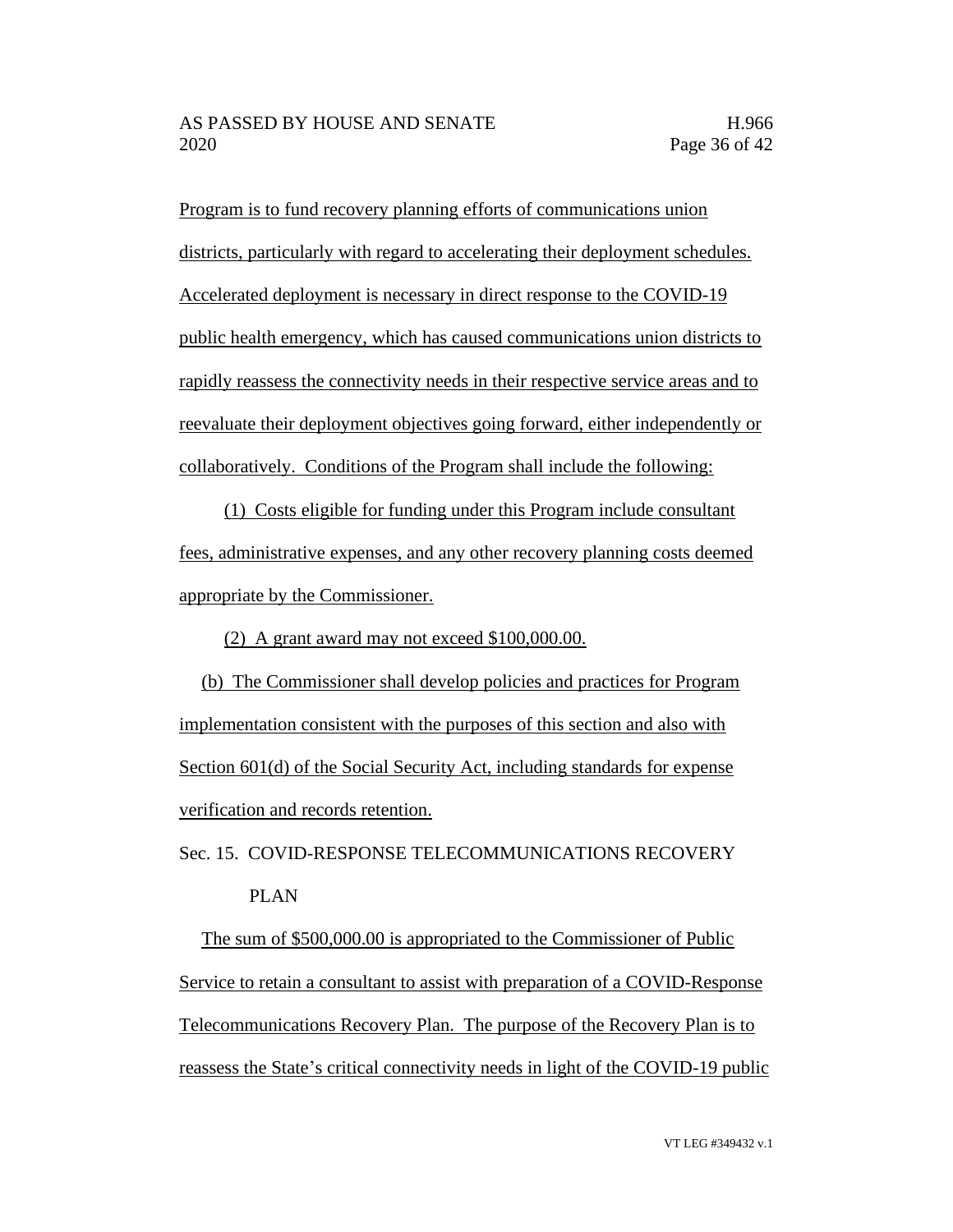health emergency and to reevaluate broadband deployment objectives going forward. On or before December 20, 2020, the Recovery Plan shall be submitted to the House Committee on Energy and Technology and the Senate Committee on Finance.

Sec. 16. 2019 Acts and Resolves No. 79, Sec. 23, subsection (a) is amended to read:

(a) It is the intent of the General Assembly that, regardless of when the 2017 Telecommunications Plan is adopted, a new Plan shall be adopted on or before December 1, 2020 June 30, 2021 in accordance with the procedures established in 30 V.S.A. § 202d(e). The next Plan after that shall be adopted on or before December 1, 2023, and so on June 30, 2024 and every three years thereafter.

#### Sec. 17. COVID-RESPONSE TELEHEALTH CONNECTIVITY PROGRAM

(a) The sum of \$800,000.00 is appropriated to the Department of Health for the COVID-Response Telehealth Connectivity Program to be administered by the Vermont Program for Quality in Health Care, Inc. (VPQHC) consistent with its mission under 18 V.S.A. § 9416 and with its Connectivity Care Packages pilot proposal. The purpose of the Program is to support equitable access to telehealth services by providing outreach and educational opportunities that improve digital literacy skills of patients and providers and also by providing the equipment needed to support telehealth needs during the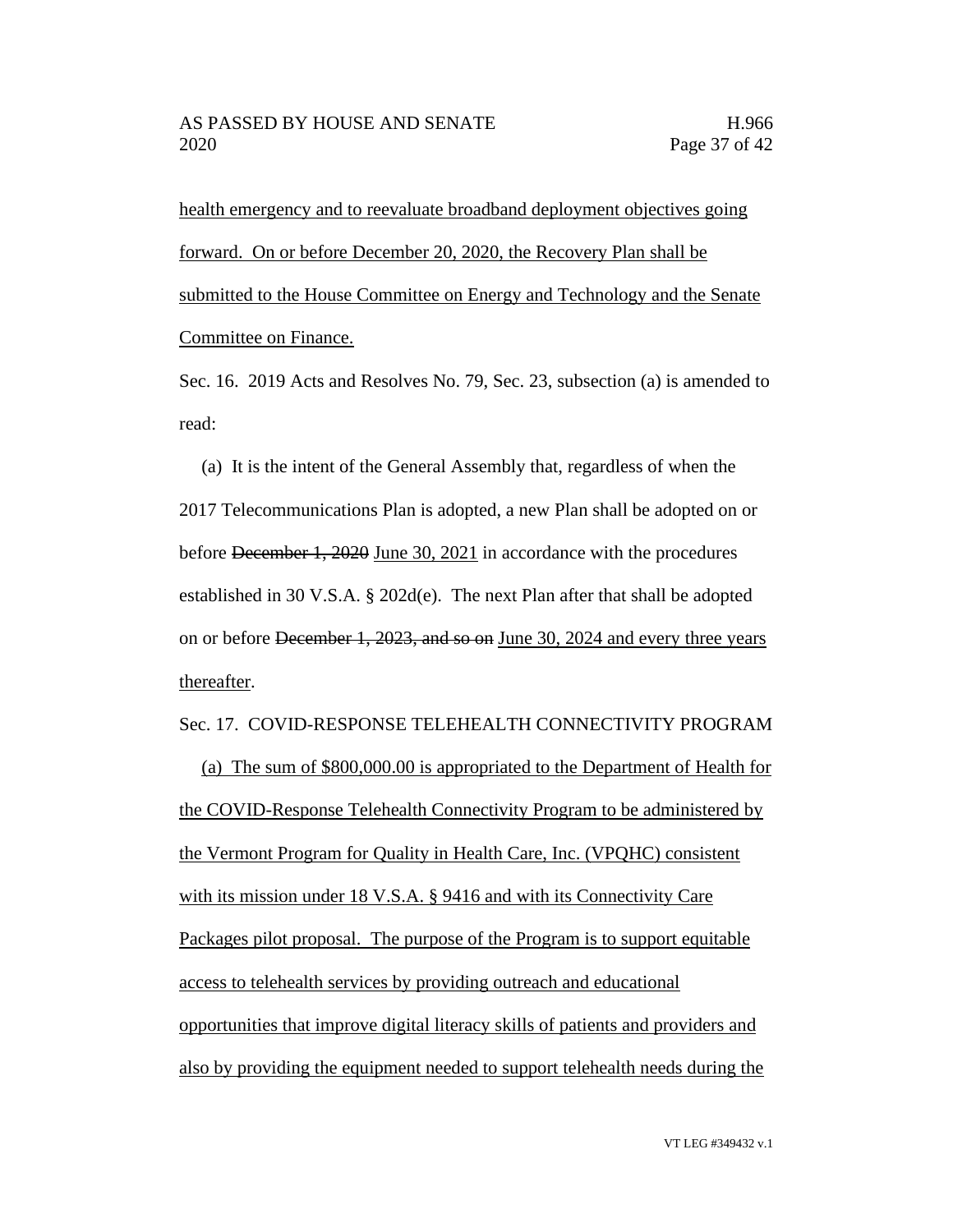COVID-19 public health emergency, particularly in areas that are digitally and medically underserved and distributed geographically across the State.

Conditions of the Program shall include:

(1) To the extent feasible under the timing and funding constraints of this Program, VPQHC shall make every effort to identify and prioritize assistance to vulnerable and high-risk patients in all regions of the State.

(2) VPQHC shall ensure that all expenditures made pursuant to this Program are properly documented and retained, consistent with the requirements of Section 601(d) of the Social Security Act.

(b) Funds shall be disbursed on a rolling basis until all funds are fully expended or on December 20, 2020, whichever occurs first. Any unexpended funds shall be transferred to the State on or before December 20, 2020. This Program shall sunset on December 31, 2020.

(c) On or before January 15, 2021, VPQHC shall report to the House Committees on Health Care and on Energy and Technology and the Senate Committees on Health and Welfare and on Finance an evaluation of the Program's effectiveness to date.

\* \* \* PEG Access Funding and Study \* \* \*

Sec. 18. PEG ACESS FUNDING

The sum of \$466,500.00 is appropriated to the Department of Public Service to be disbursed by the Commissioner, in consultation with the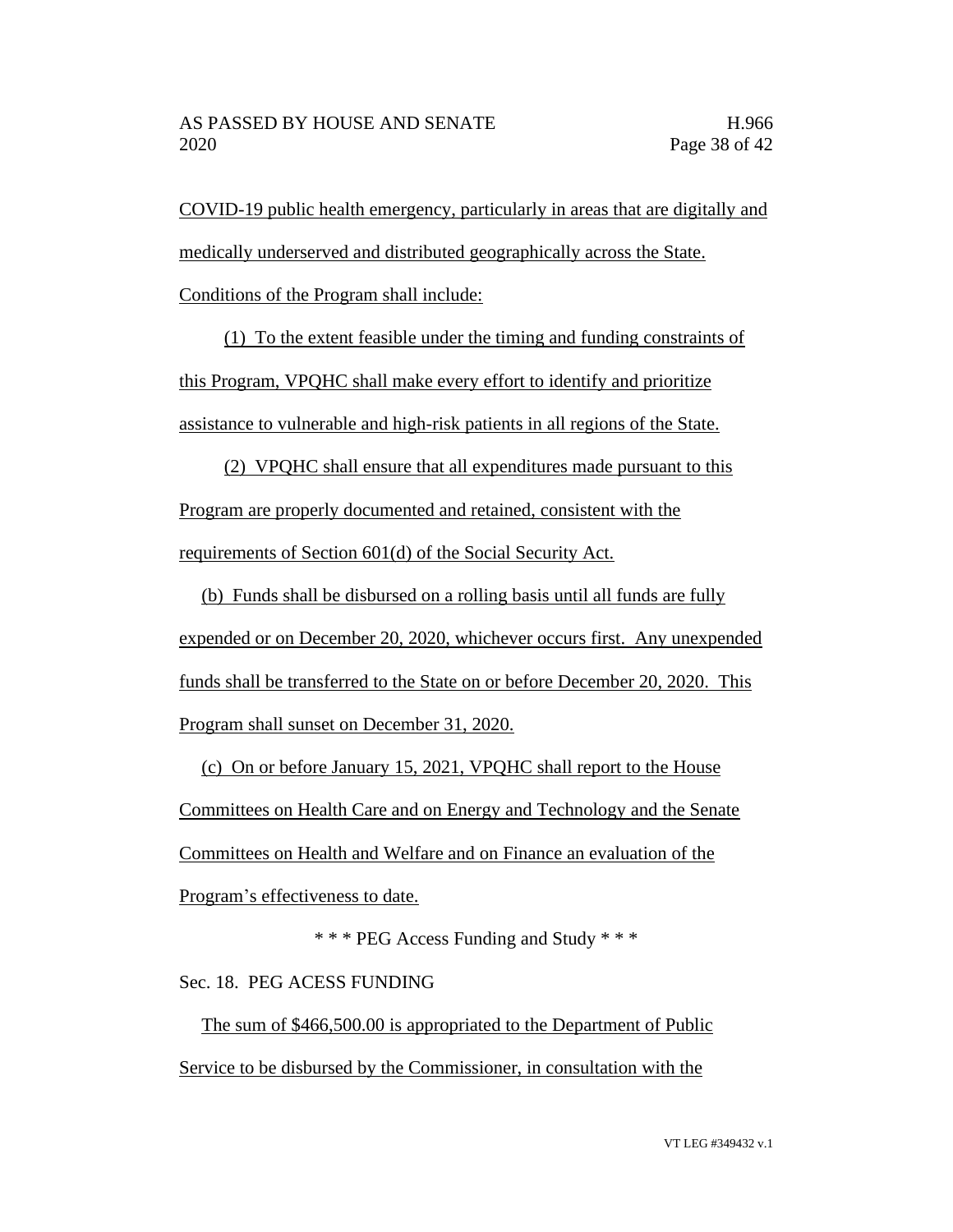Vermont Access Network, among the State's access media organizations for staffing and operational costs incurred due to unbudgeted and unplanned coverage of public meetings and events in response to the COVID-19 public health emergency, as well as for unplanned and unbudgeted expenditures related to increased production and technical support for live-streaming government and community-based organizations.

Sec. 19. STUDY; PUBLIC, EDUCATIONAL, AND GOVERNMENTAL

## ACCESS TELEVISION

(a) The Agency of Commerce and Community Development shall retain a consultant to review the current business model for Vermont Public,

Educational, and Governmental Access (PEG) television channels and provide recommendations concerning how to ensure the future financial stability and viability of PEG channels.

(b) The consultant shall prepare a written report that:

(1) provides a range of estimates of the projected decline in revenues

from cable franchise fees;

(2) reviews the budgets of entities that provide PEG services, including salaries, operations, and equipment, and other substantial categories of outlays and expenditures;

(3) sets forth and analyzes alternative sources of revenue, including fees levied against voice and broadband providers;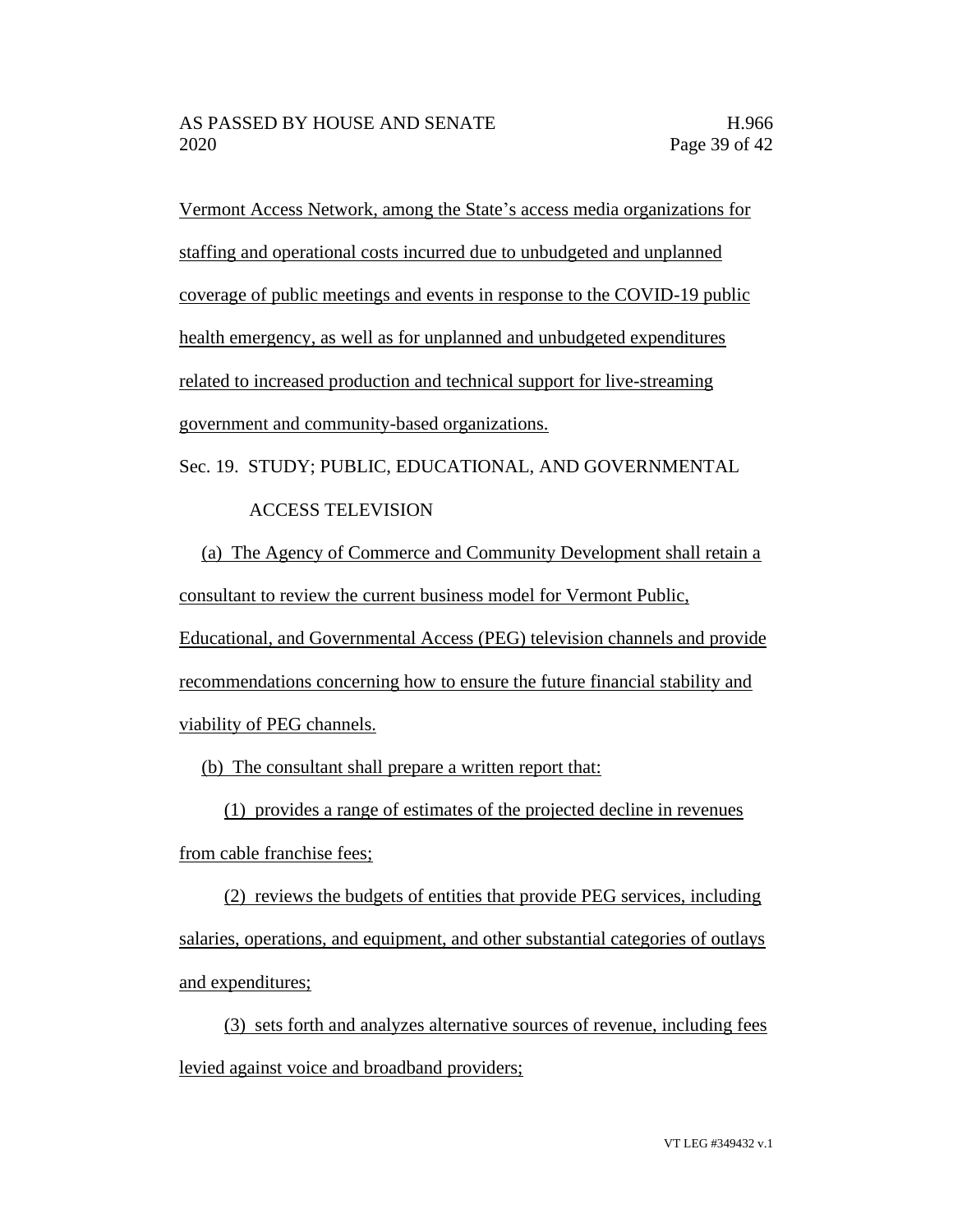(4) sets forth and analyzes ways to contain costs without losing effectiveness, including encouraging or requiring entities that provide PEG services to consolidate administrative functions or share resources and exploring partnership opportunities with other public entities, such as schools;

(5) reviews PEG television channel business models from other states; and

(6) provides recommendations concerning how to ensure the future financial stability and viability of Vermont PEG television channels.

(c) On or before January 15, 2021, the consultant shall submit the written report prepared pursuant to subsection (b) of this section to the House Committees on Appropriations and on Energy and Technology and to the Senate Committees on Appropriations and on Finance.

(d) The Agency is directed to identify available funding sources to support the study required by this section, including Coronavirus Relief Fund monies for distance learning, public health and safety communications, and online State and local governmental activities during the COVID-19 public health emergency.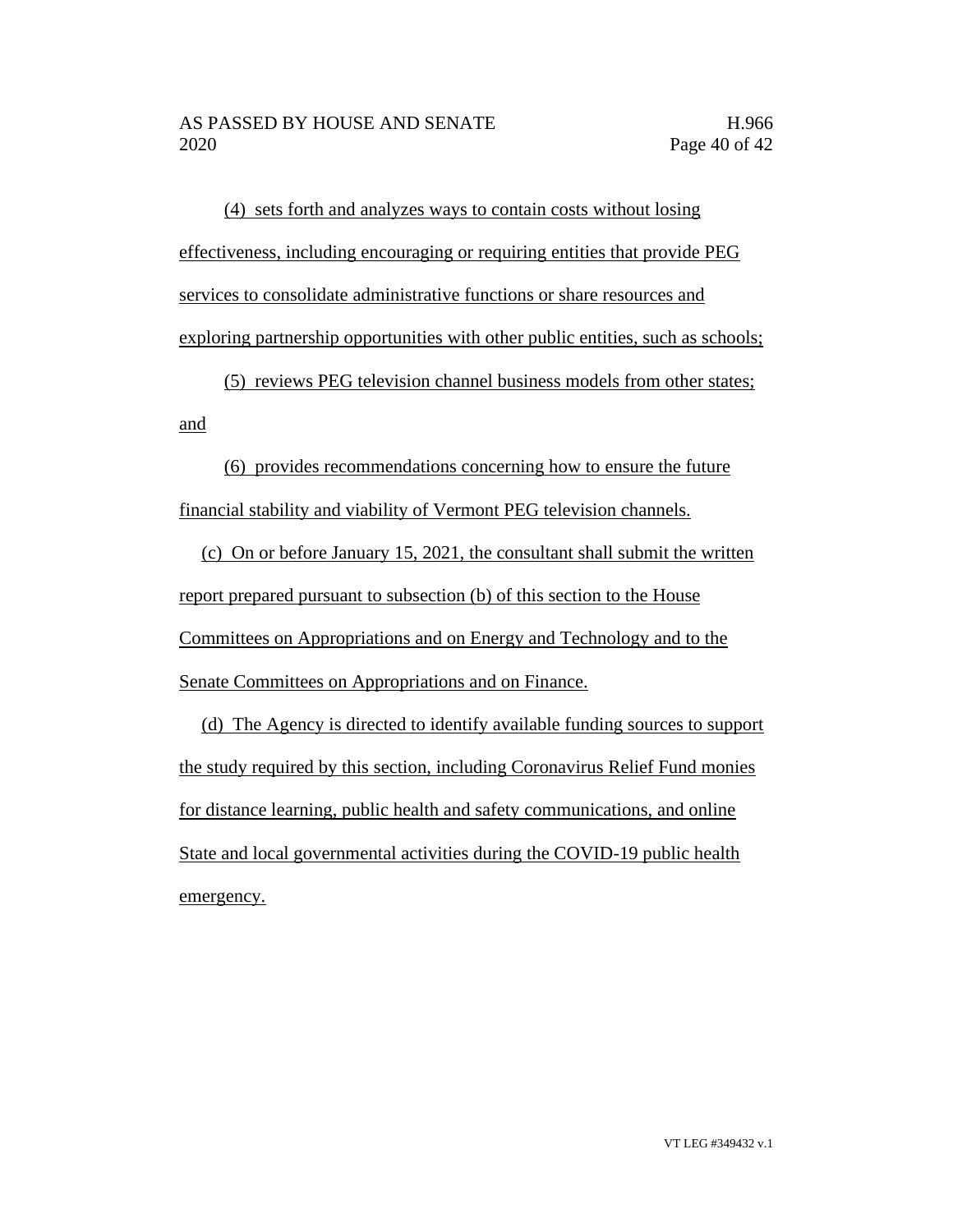\* \* \* Utility Ratepayer Arrearages \* \* \*

Sec. 20. DEPARTMENT OF PUBLIC SERVICE; UTILITY RATEPAYER

### ARREARAGES

The sum of \$8,000,000.00 is appropriated to the Department of Public Service for the purpose of simultaneously minimizing financial hardship caused by the COVID-19 public health emergency and also mitigating utility rate increases ultimately shared by all ratepayers, the Commissioner of Public Service shall develop policies and practices for providing financial support to utility ratepayers to cover account arrearages of ratepayers likely to face disconnection when the moratorium ends. As used in this section, a "utility" means a utility affected by the Public Utility Commission's moratorium on utility disconnections issued on March 18, 2020, as further amended and revised by the Commission. Funds shall be disbursed on a rolling basis until all funds are fully expended or December 20, 2020, whichever occurs first. The Commissioner may contract with an independent third party to assist with program administration. Customer information submitted pursuant to this program shall be exempt from disclosure under the Vermont Public Records Act; such data may only be disclosed on an anonymized and aggregated basis.